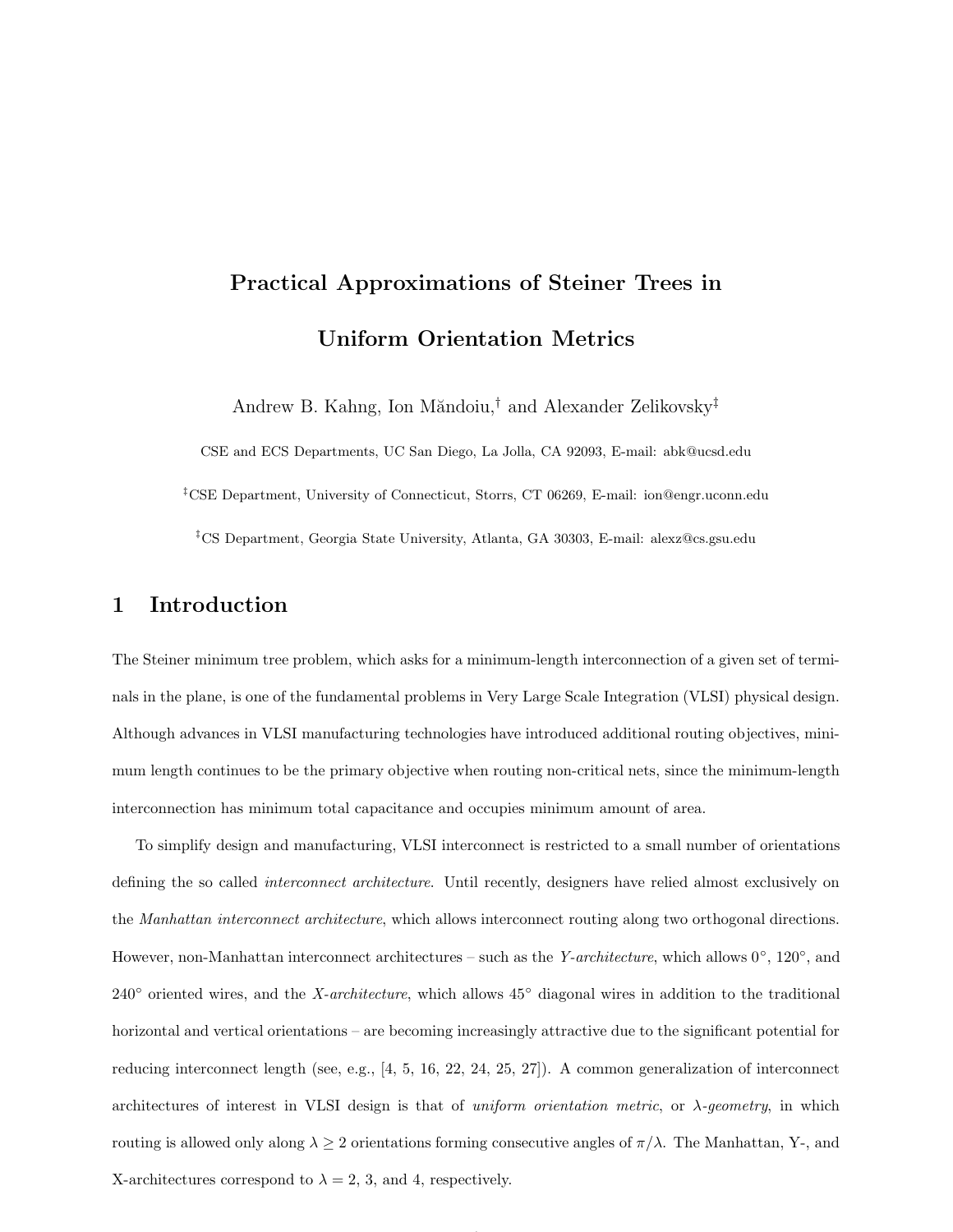#### 1 INTRODUCTION 2

In contrast to the extensive literature on the rectilinear version of the Steiner tree problem, computing Steiner trees in  $\lambda$ -geometries with  $\lambda > 2$  has received much less attention in the literature. A hierarchical Steiner tree construction was proposed by Sarrafzadeh and Wong [21]. Koh [15] showed how to compute the optimal Steiner trees for 3 terminals under the octilinear metric  $(\lambda = 4)$  and proposed a heuristic inspired by the iterated 1-Steiner heuristic of Kahng and Robins for computing rectilinear Steiner Tree. Li et al. [17] solved the 3-terminal case for  $\lambda = 3$  and proposed a simulated annealing heuristic. Generalizations of the classical Hanan grid [11] for  $\lambda = 3$  and  $\lambda = 3$  are also proposed by [17] [15], but these generalizations lead to multilevel grids typically containing too many points to be of use in designing practical algorithms.

Chiang et al. [6] proposed a simple heuristic for constructing octilinear Steiner trees that computes a rectilinear Steiner tree for the terminals and then iteratively reduces tree length by using diagonal wires to re-route tree edges and by sliding Steiner points. Coulston [7] proposed an exact octilinear Steiner tree algorithm based on a two-phase approach of generating all possible full components for the given set of terminals and then merging them to form an optimal tree. He reports that the proposed algorithm has practical runtime for up to 25 terminals. Nielsen et al. [19] described the extension of the GeoSteiner exact rectilinear/Euclidean Steiner tree package to arbitrary  $\lambda$ -geometries. GeoSteiner uses the same twophase approach as Coulston's algorithm, however it incorporates highly effective prunning techniques based on structural properties of full components to greatly improve the running time. With these improvements, GeoSteiner is reported to compute optimal  $\lambda$ -geometry Steiner trees for instances with 100 random terminals in seconds of CPU time.

Recently, there has been a growing interest in practical methods for computing near-optimal Steiner trees for instances with up to tens of thousands of terminals. Instances of this size, e.g., scan enable nets, are becoming more common in modern VLSI designs due to the increased emphasis on design for test. Such nets are non-critical for chip performance and tend to consume significant routing resources, so minimizing length is the appropriate optimization objective. Furthermore, very large Steiner tree instances are created by reductions that model non-zero terminal dimensions, e.g., nets with pre-routes. High-quality routing of such instances requires representing each terminal by a set of electrically equivalent points [23] and this results in instances with as much as 100,000 points [31]. Due to combinatorial explosion and/or quadratic memory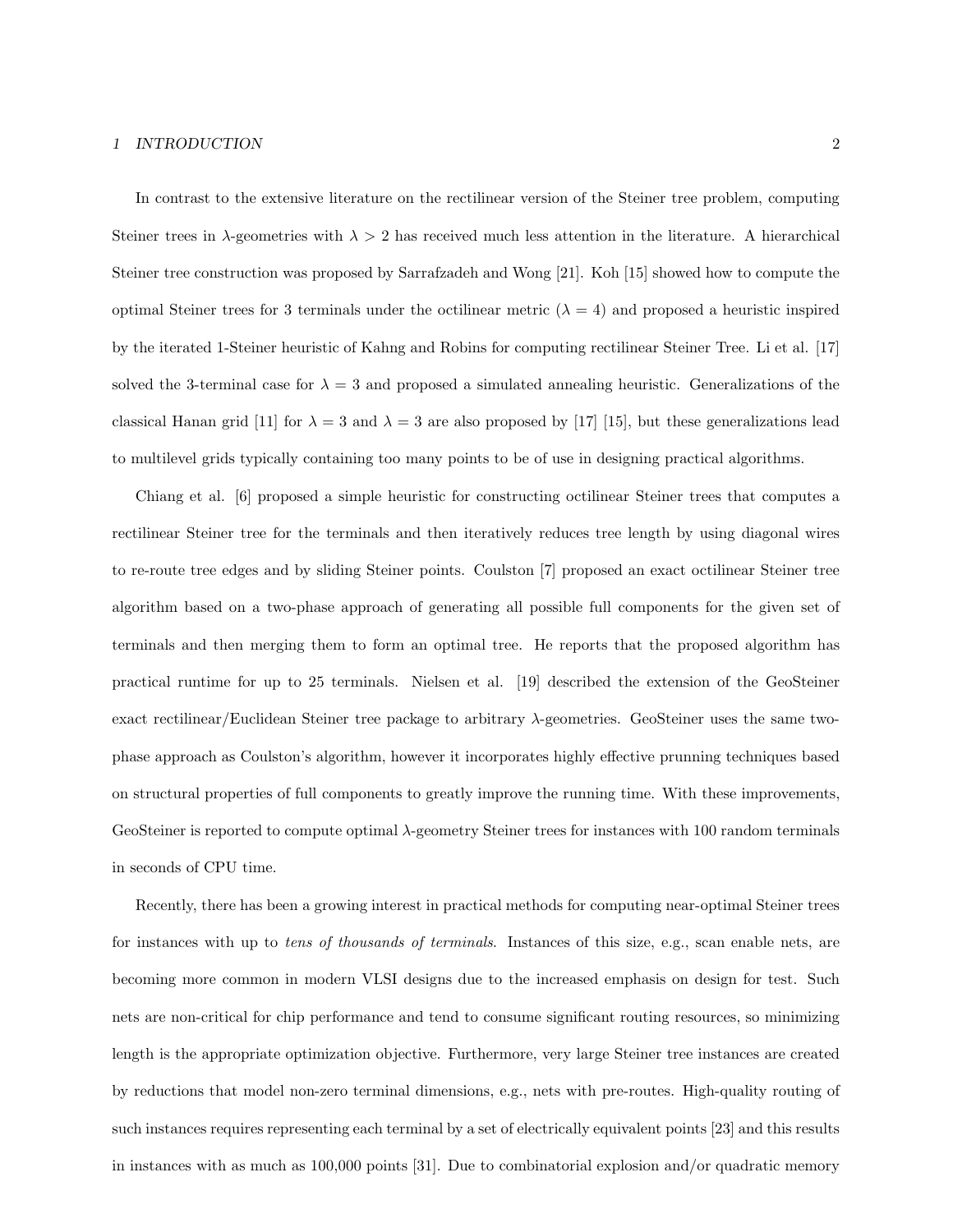#### 1 INTRODUCTION 3

requirements, instances of this size cannot be solved in practical time with the existing exact methods such as GeoSteiner or best-performing heuristics such as Iterated 1-Steiner [13] and Rajagopalan-Vazirani [18].

In this chapter we present a highly scalable heuristic for computing near-optimal Steiner trees. Our heuristic, referred to as the *batched greedy algorithm* (BGA) in the following, is graph-based and can therefore be easily modified to handle routing in uniform orientation geometries as well as other practical considerations such as routing obstacles, preferred directions [28], and via costs. Indeed, the results reported in Section 5 show only a small factor increase in runtime compared to the rectilinear implementation. The BGA heuristic routes a 34k-terminals net extracted from a real design in less than 25 seconds compared to over 86 minutes needed by the  $O(n^2)$  edge-based heuristic of [2]. More importantly, this dramatic reduction in runtime is achieved with no loss in solution quality. On random instances with more than 100 terminals our algorithm improves over the rectilinear minimum spanning tree by an average of 11%, matching in solution quality the edge-based heuristic of [2].

The BGA heuristic derives its efficiency from three key ideas:

- Combining the implementation proposed in [8] for the greedy triple contraction algorithm (GTCA) of Zelikovsky [30] with the batched method introduced by the Iterated 1-Steiner heuristic of Kahng and Robins [13].
- A new divide-and-conquer method for computing a superset of size  $O(n \log n)$  of the set of  $O(n)$  triples required by GTCA.
- A new linear size data structure that enables finding a bottleneck (i.e., maximum cost) edge on the tree path between two given nodes in  $O(\log n)$  time after  $O(n \log n)$  preprocessing, with very low constants hidden under the big O. This data structure allows computing the gain of a triple (see Section 2 for the definition) in  $O(\log n)$  time.<sup>1</sup>

The BGA heuristic requires  $O(n)$  memory and  $O(n \log^2 n)$  time for computing a Steiner tree over n <sup>1</sup>Our data structure may be of interest in other applications that require computing bottleneck edges. For example, Zachariasen incorporated it in the beta version of the GeoSteiner 4.0 code for computing optimum geometric Steiner trees. On large instances, computing bottleneck edges with the new data structure was found to be faster than look-up in a precomputed matrix, most likely due to improved memory access locality [29].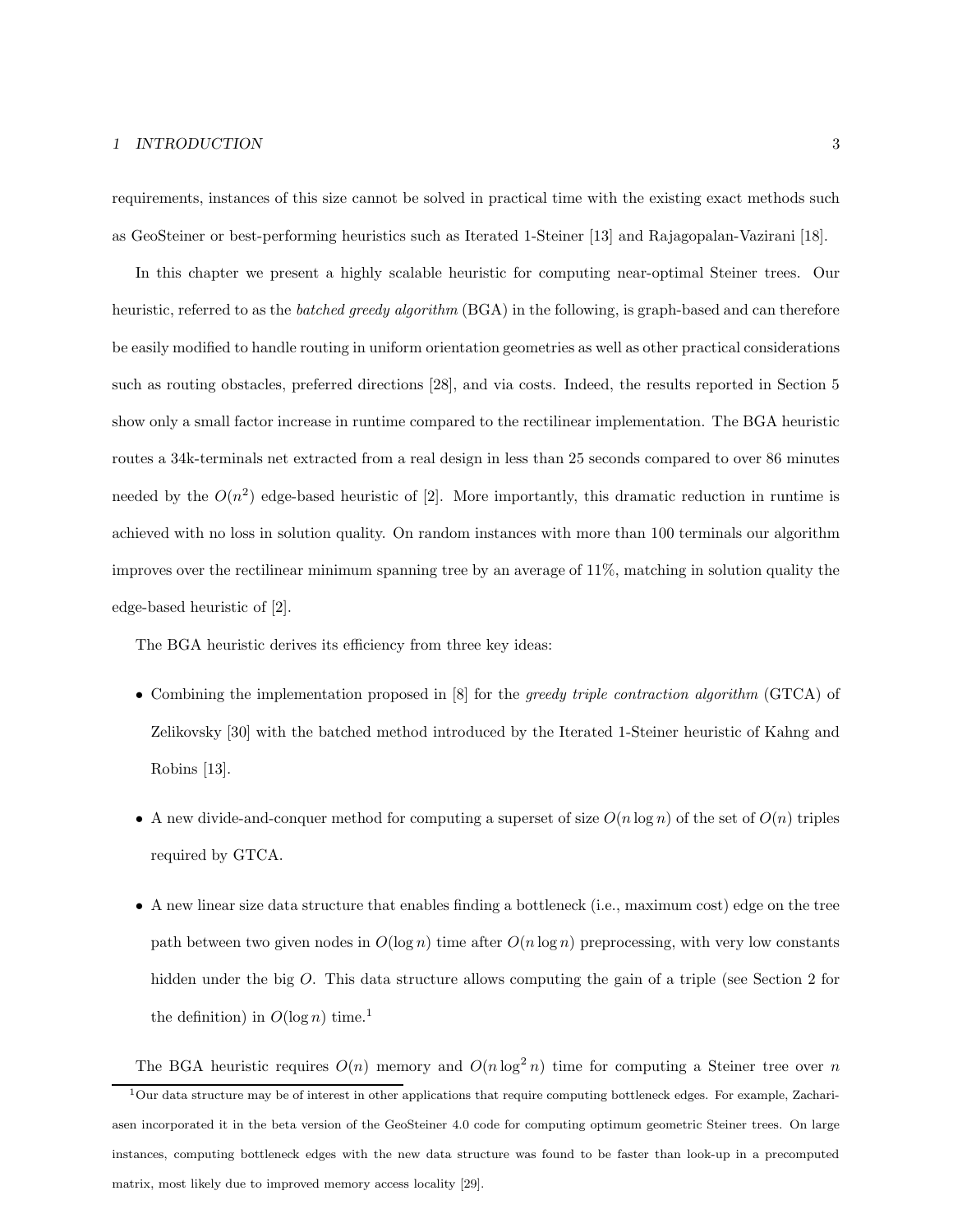terminals. To the best of our knowledge, this is the first practical sub-quadratic heuristic with such high performance. The  $O(n \log n)$  implementation described in [2] for the edge-based heuristic requires advanced data structures, potentially involving large hidden constants. We are not aware of any implementation demonstrating the practical applicability of this implementation. After the publication of a preliminary version of this work [14], Zhu et al. [32] proposed an  $O(n \log n)$  octilinear Steiner tree heuristic based on spanning graphs which is reported to run faster than BGA at the cost of a small decrease in solution quality.

The rest of the chapter is organized as follows. In Section 2 we briefly review the greedy triple contraction algorithm of [30] and describe our new batched greedy algorithm. In the following two sections we describe in detail two of the key BGA subroutines: in Section 3 we give the new divide-and-conquer method for computing the set of  $O(n \log n)$  triples used by BGA, while in Section 4 we describe the new data structure for computing bottleneck edges. Finally, in Section 5 we give experimental results comparing BGA with previous implementations of rectilinear and octilinear Steiner tree heuristics and exact algorithms on test cases both randomly generated and extracted from recent VLSI designs.

# 2 The Greedy Triple Contraction and Batched Greedy Algorithms

We begin this section by introducing the Steiner tree terminology used in the rest of the chapter. A Steiner tree for a set of terminals is a tree spanning the terminals and possibly additional points, called *Steiner* points. A Steiner tree is called a *full Steiner tree* if all terminals are leaves (i.e., have degree 1). Any Steiner tree T can be split into edge-disjoint full Steiner trees called the *full Steiner components* of T [9]. A Steiner tree T is called k-restricted if every full component of T has at most k terminals (an example of a 3-restricted rectilinear Steiner tree is shown in Figure 1). The minimum-cost 3-restricted Steiner tree is in general cheaper than the minimum spanning tree (MST) of the terminals (note that the MST is the minimum-cost 2-restricted Steiner tree of the terminals).

The greedy triple contraction algorithm (GTCA) in [30] finds an approximate minimum-cost 3-restricted Steiner tree by greedily choosing 3-restricted full components which reduce the cost of the MST. In order to describe GTCA we need to introduce a few more notations. Let  $G<sub>S</sub>$  be the complete graph on a given set S of terminals, and let  $MST(S)$  be the MST of  $G<sub>S</sub>$ . A triple  $\tau$  is an optimal Steiner tree for a set of three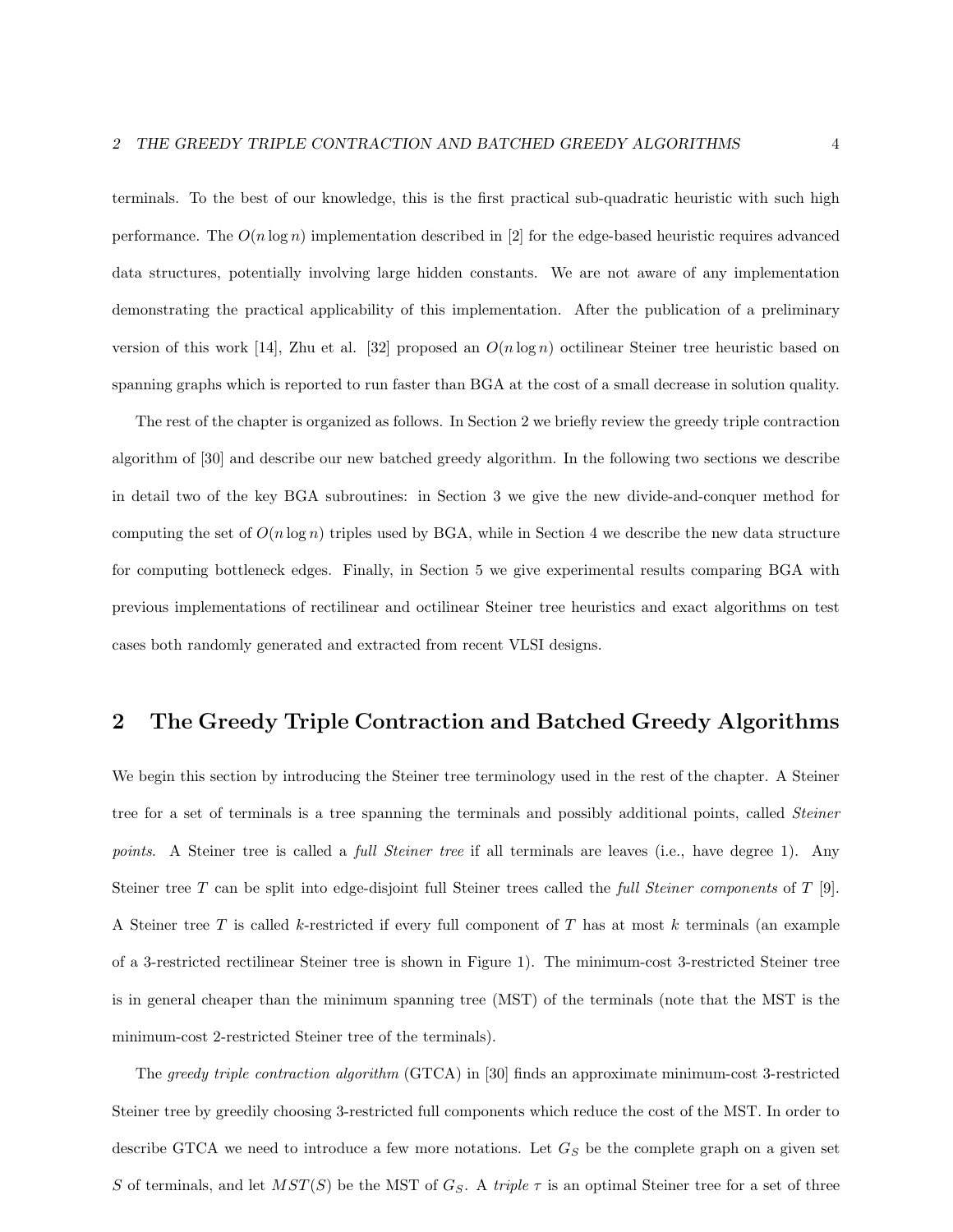terminals.<sup>2</sup> We denote by center(τ) the single Steiner point of τ and by  $cost(\tau)$  the cost of τ. In the graph  $MST(S) \cup \tau$ , there are two cycles (see Figure 2(a)). To obtain an MST of this graph we should remove the most expensive edge from each cycle. Let  $e_1$  and  $e_2$  be the two edges that must be removed and let  $R(\tau) = \{e_1, e_2\}.$  The gain of  $\tau$  is  $gain(\tau) = cost(R(\tau)) - cost(\tau).$ 

GTCA (see Figure 3) repeatedly adds a triple  $\tau$  with the largest gain and *contracts* it, i.e., collapses the three terminals of  $\tau$  into a single new terminal. Contraction of a triple is conveniently implemented by adding two new zero-cost edges  $A(\tau) = \{e'_1, e'_2\}$  between the three terminals of  $\tau$  (see Figure 2(b)). It is easy to see that addition of  $A(\tau)$  changes the MST of  $G_S$  – in the updated MST the two edges in  $A(\tau)$  replace the two edges in  $R(\tau)$ . Finally, GTCA adds all chosen triples to the original MST of  $G_S$  and outputs the MST of this union.

**Theorem 1** [1] The cost of the rectilinear Steiner tree constructed by GTCA is at most 1.3125 times more than the optimal Steiner tree.

Fößmeier, Kaufmann and Zelikovsky [8] prove that in order to achieve an approximation ratio of 1.3125 in Theorem 1 it is sufficient to consider only empty tree triples of terminals. A triple  $\tau$  is empty if the minimum rectangle bounding the triple does not contain any other terminals and is a tree triple if the center c of  $\tau$  is adjacent to all terminals of the triple in  $MST(S + c)$  (or, equivalently, if  $gain(\tau) > 0$ ). As shown in [8], there are at most 36n empty tree triples. Even so, finding the best triple in Step 3 of GTCA is very time consuming. An efficient  $O(n^2 \log n)$  time implementation of GTCA should maintain dynamic minimum spanning trees for which, to date, there is no data structure able to handle instances with tens of thousands of nodes in practical running time. Existing data structures are difficult to implement and involve big asymptotic constants, see Cattaneo et al. [3] for a recent empirical study.

Our new heuristic, the *batched greedy algorithm* (BGA) (see Figure 4) adopts the batched method from [13], substantially reducing running time by relaxing the greedy rule used to select triples in GTCA. After contracting a triple we continue by picking the best triple among those with unchanged gain; in general this may not be the best triple overall. Note that a triple  $\tau$  can change its gain only if one of the edges in

<sup>2</sup>The optimum Steiner tree of 3 given terminals can be computed in constant time under the common uniform orientation metrics, including rectilinear [11] and octilinear [16] metrics.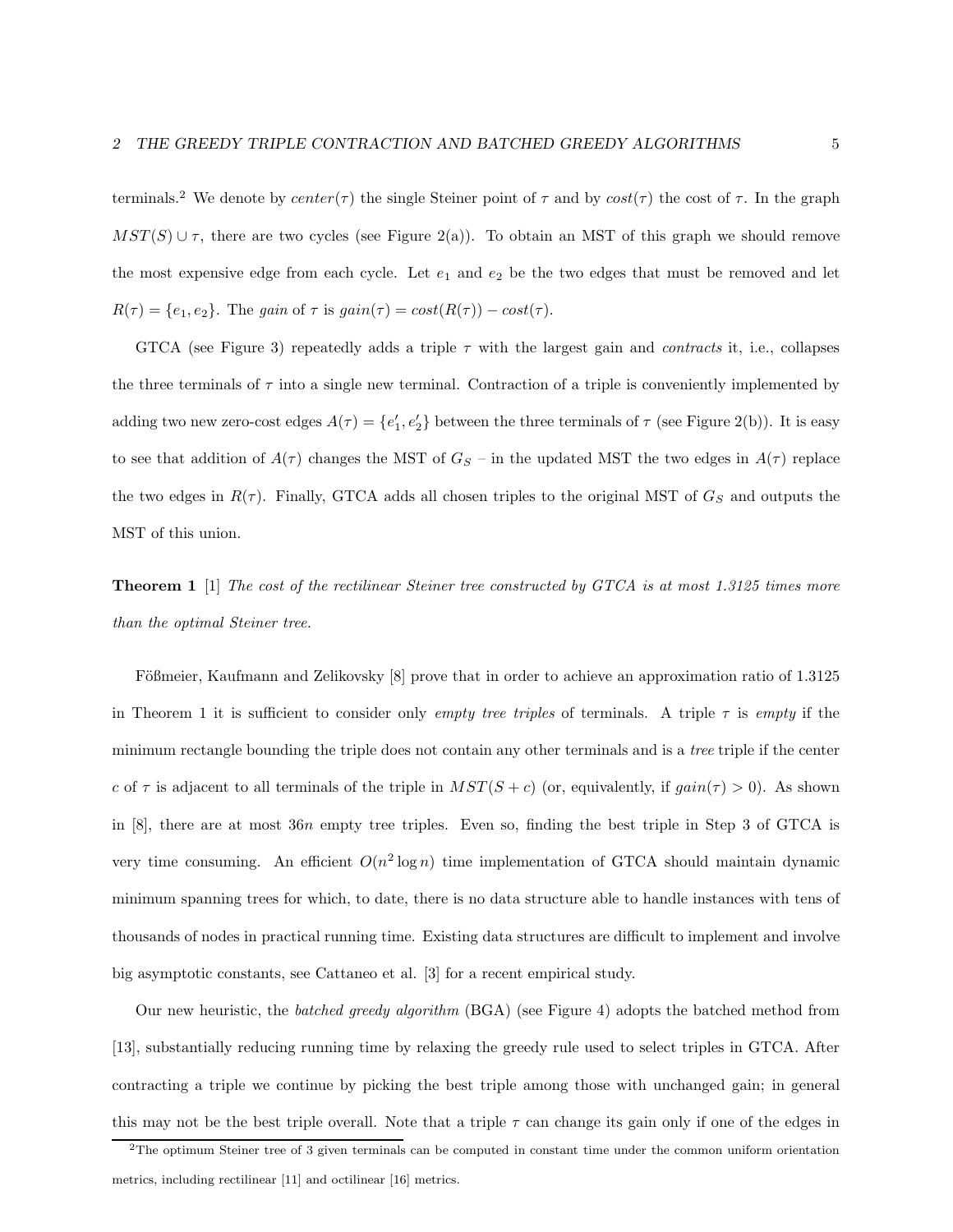$R(\tau)$  is removed when contracting other triple – if none of the contracted triples removes edges from  $R(\tau)$ then the gain of  $\tau$  is unchanged. When done with one such *batched phase* (the body of the while loop in Step 4) it is still possible to have positive gain triples. Therefore, we recompute triple gains and repeat the batched phase selection until no positive gain triples are left. To enable further improvements, we add the centers of triples selected in Step 4 to the terminal set then iterate Steps 2–5 (which constitute a round of the algorithm) until no more centers are added to the tree.

In next section we show how to compute in  $O(n \log n)$  time a set of  $O(n \log n)$  triples containing all empty tree triples (see Theorem 3). Then, in Section 4 we describe a data structure which enables computing a bottleneck edge on the tree path between any two given nodes in  $O(\log n)$  time after  $O(n \log n)$  time preprocessing. Since computing the gain of a triple amounts to 3 bottleneck edge computations, this leads to an  $O(n \log^2 n)$  time implementation of the batched phase algorithm. This gives the following:

**Theorem 2** The running time of the batched greedy algorithm is  $O(Pn \log^2 n)$ , where P is the total number of batched phases and n is the number of terminals.

In practice the total number of phases  $P$  is small and can be bounded by a constant. Thus, the runtime of BGA is  $O(n \log^2 n)$ .

#### 3 Generation of Triples

In this section we show how to compute in  $O(n \log n)$  time a set of  $O(n \log n)$  triples containing all empty tree triples. For simplicity we assume that terminals are in general position, i.e., no two of them share the same x- or y-coordinate. This assumption is not restrictive since we can always break ties, e.g., according to terminal IDs.

In a triple, the terminal which does not share  $x$ - and y-coordinates with the center is called *diagonal*. There are 4 types of triples depending on where the diagonal terminal lies with respect to the center: a triple is called north-west if the diagonal terminal is in the north-west quadrant of the center (see Figure 1); north-east, south-west, and south-east triples are defined similarly. We will use the divide and conquer method to find  $O(n \log n)$  north-west triples containing all north-west empty tree triples. Triples of the other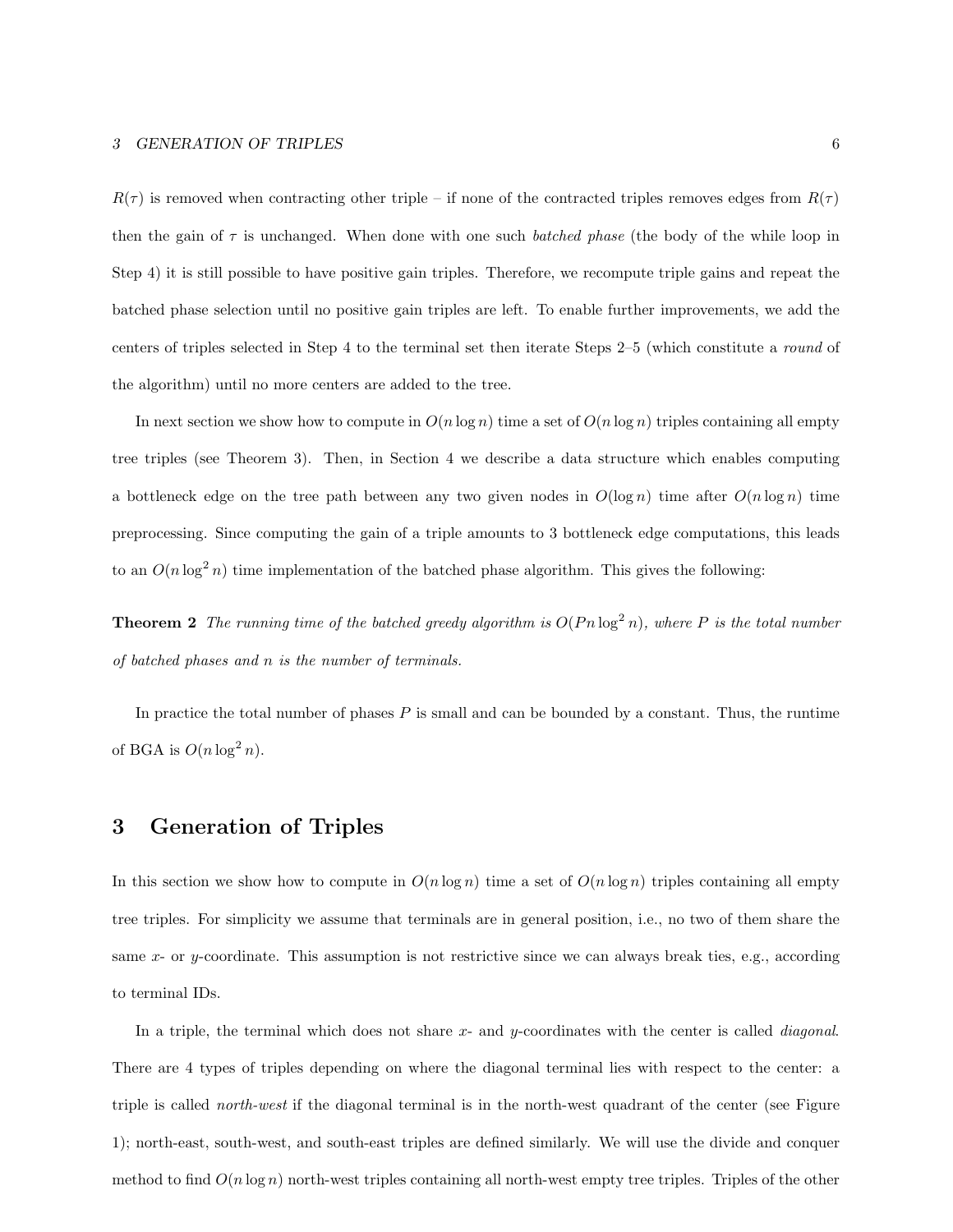#### 3 GENERATION OF TRIPLES 7

types are obtained by reflection and application of the same algorithm.

For finding north-west triples we recursively partition the terminals into (almost) equal halves with a bisector line parallel to line  $y = -x$ . Let LB (left-bottom) and TR (top-right) be the half-planes defined by the bisector line, and let  $D$ ,  $R$ , and  $B$  be the diagonal, right, and bottom terminals of a north-west triple that is intersected by the bisector line (see Figure 5). We distinguish the following 4 cases:

**Case 1:**  $D, R \in TR$  and  $B \in LB$ . Figure 6 (a) illustrates how to compute for each diagonal terminal D the unique terminal R that can serve as a right terminal in an empty north-west triple with  $D$  as the diagonal terminal. All terminals in TR are processed in x-ascending order as follows: (1) if the next terminal has y larger then the current terminal, then a dashed pointer is set from the next to the current terminal, and then the current terminal is advanced to the next terminal; (2) otherwise, a solid pointer is set from the current terminal to the next one, and the current terminal is moved back along the dashed pointer (if it exists, otherwise the current terminal is advanced to the next). Clearly this procedure is linear since the runtime is proportional to the number of pointers established and each terminal has at most two pointers (one solid and one dashed). When processing of the points in  $TR$  is finished, each solid arc connects a terminal  $D$  with the leftmost terminal in TR lower than and to the right of  $D$ , i.e., with the unique terminal R that can serve as a right terminal in an empty north-west triple with  $D$  as the diagonal terminal.

In order to find all Case 1 north-west triples, we must find for each solid arc  $(D, R)$  in TR the node B in LB which can complete the triple, i.e., the node  $B$  with maximum y-coordinate in the vertical strip defined by D and R. This is done in linear time by one traversal of the terminals in LB in x-ascending order (i.e., strip by strip) while computing the highest point in each strip.

**Case 2:**  $B, R \in TR$  and  $D \in LB$ . For each terminal R, the unique terminal in TR that can serve as the bottom terminal in an empty north-west triple with R as the right terminal (i.e., the highest terminal in  $TR$ lower and to the left of R) can be found by a procedure similar to the one in Step 1. Cf. [8], an arc  $(R, B)$ in TR is completed into a tree north-west triple only when the diagonal node  $D$  is the closest to  $R$  (and therefore to B) in the octant of LB containing points higher than R. To find the diagonal points D for each arc  $(R, B)$  in TR, we simultaneously traverse terminals in TR in y-ascending order and terminals in LB in  $(x - y)$ -ascending order as follows: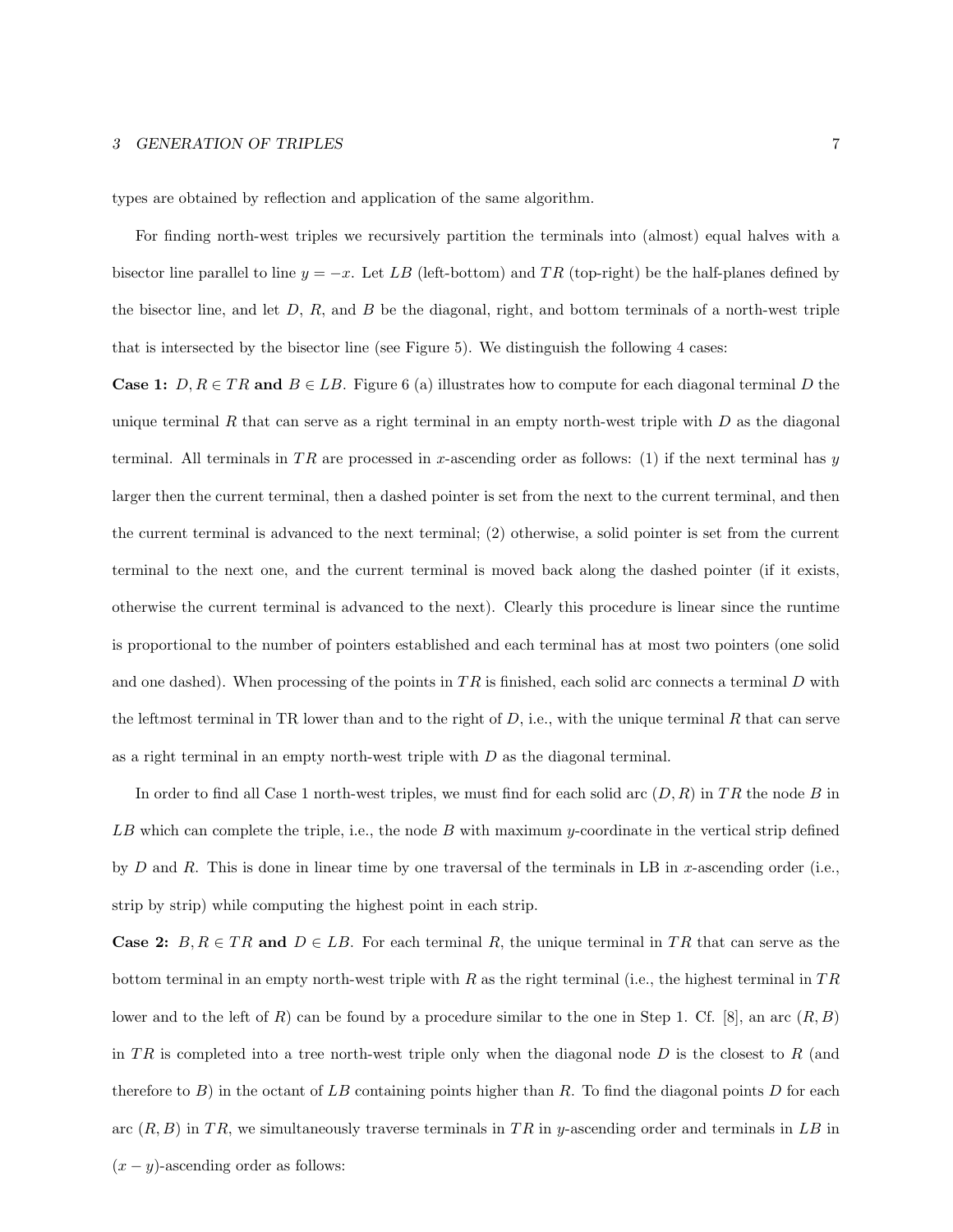While there are unprocessed terminals in both TR and LB, do

- Advance in  $TR$  until we reach a terminal  $R$  which has an arc to the associated  $B$
- Advance in  $LB$  until we reach a terminal  $D$  higher than  $R$
- $\bullet\,$  Assign  $D$  to  $R$

Note that triples found bye the above procedure are not necessarily empty. With a more careful implementation it is possible to avoid generating non-empty triples, however this would not change the asymptotic number of triples generated or the worst-case running time of the algorithm.

**Case 3:**  $R \in TR$  and  $D, B \in LB$ . It is equivalent to the case 1 after reflection over bisector.

**Case 4:**  $D \in TR$  and  $B, R \in LB$ . It is equivalent to the case 2 after reflection over bisector.

**Theorem 3** A set of size  $O(n \log n)$  containing all empty tree triples can be computed in  $O(n \log n)$  time.

Proof. Each north-west empty tree triple crossing the dividing diagonal must fall in one of the 4 cases considered and finding all crossing triples takes linear time. Thus, the running time is given by the recurrence  $T(n) = 2T(n/2) + O(n)$ , i.e.,  $T(n) = O(n \log n)$ . The number of triples generated by the divide-and-conquer algorithm is also  $O(n \log n)$  by the same recurrence; notice that each recursive step generates a linear number of triples. The same argument applies to the other 3 triple types.  $\Box$ 

#### 4 Computing maximum cost edge on a tree path

It is easy to see that computing the gain of a triple  $\tau$  and the edges in  $R(\tau)$  reduces to finding bottleneck (i.e., most expensive) edges on the tree paths between pairs of terminals in  $\tau$ . The hierarchical greedy preprocessing (HGP) algorithm given in Figure 7 computes for a given tree on  $n$  terminals two auxiliary arrays, parent and edge, with at most  $2n - 1$  elements each. Using these arrays, the bottleneck tree edge between any two terminals u and v can be found in  $O(\log n)$  using the algorithm in Figure 8.

Assuming that edges are sorted in ascending order of cost, HGP is equivalent to the following recursive procedure. First, for each node  $u$ , direct the cheapest edge incident to  $u$ , away from  $u$ , and save its index in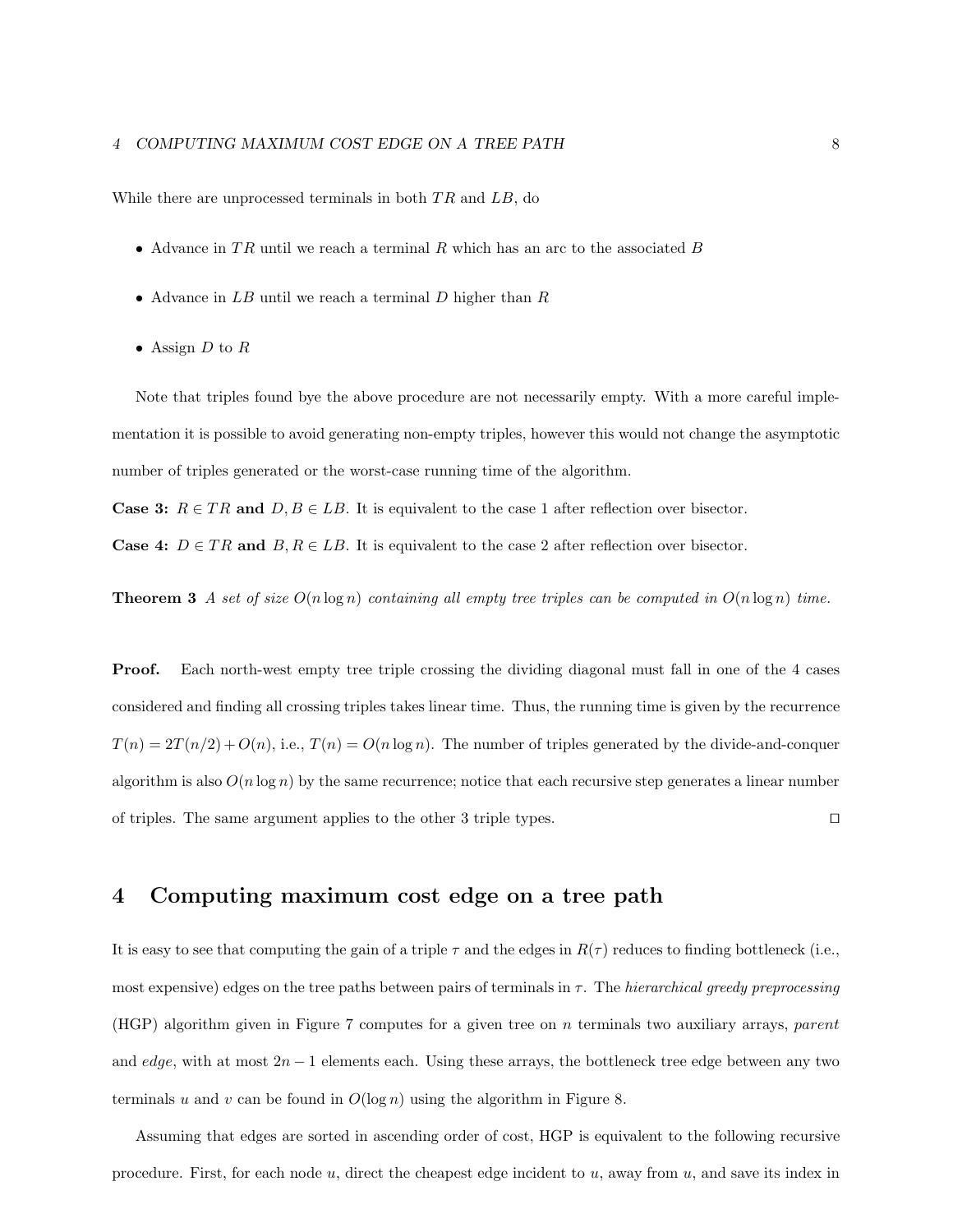$edge(u)$ . As a result some edges remain undirected, some become unidirected, and some become bidirected. In the subgraph induced by the (uni- and bi-) directed edges, each connected component consists of a bidirected edge with two (possibly empty) arborescences attached to its ends. HGP collapses each such connected component K into a single node q, then sets parent $(u)$  to q for every  $u \in K$ . Since each connected component contains at least one bidirected edge, no more than n/2 collapsed component nodes are created. The procedure is repeated on the tree induced by collapsed components until there is a single node left. The total runtime of HGP is  $O(n \log n)$  because of the edge sorting in Step 1, remaining HGP steps require  $O(n)$ time.

Clearly, edge costs decrease along any directed path of a connected component  $K$ . Therefore, if  $u$  and v are two vertices of K, then the index of the maximum cost edge on the tree path between u and v is  $\max\{edge(u), edge(v)\}.$  If u and v are in different components K and K', we need to compute the maximum between  $edge(u)$ ,  $edge(v)$ , and the maximum index of the most expensive edge on the path between K and K' in the tree T with collapsed connected components. The algorithm in Figure 8 is an iterative implementation of this recursive definition. Since the hierarchy of collapsed connected components has a depth of at most  $log n$ , we get:

Theorem 4 The algorithm in Figure 8 finds the maximum cost edge on the tree path connecting two given nodes in  $O(\log n)$  time after  $O(n \log n)$  time for hierarchical greedy preprocessing.

# 5 Experimental Results

Comprehensive experimental evaluation indicates that the Iterated 1-Steiner heuristic of Kahng and Robins [13] significantly outperforms in solution quality the rectillinear Steiner tree heuristics proposed prior to 1992 [12]. Since then, the edge-based heuristic of Borah, Owens, and Irwin [2], and the iterated Rajagopalan-Vazirani (IRV) heuristic [18] have been reported to match or slightly exceed Iterated 1-Steiner in solution quality. However, among these best-performing heuristics only the edge-based heuristic can be applied to instances with tens of thousands of terminals, since current implementations of Iterated 1-Steiner and IRV require quadratic memory. Besides Borah's  $O(n^2)$  implementation of the edge-based heuristic, we compared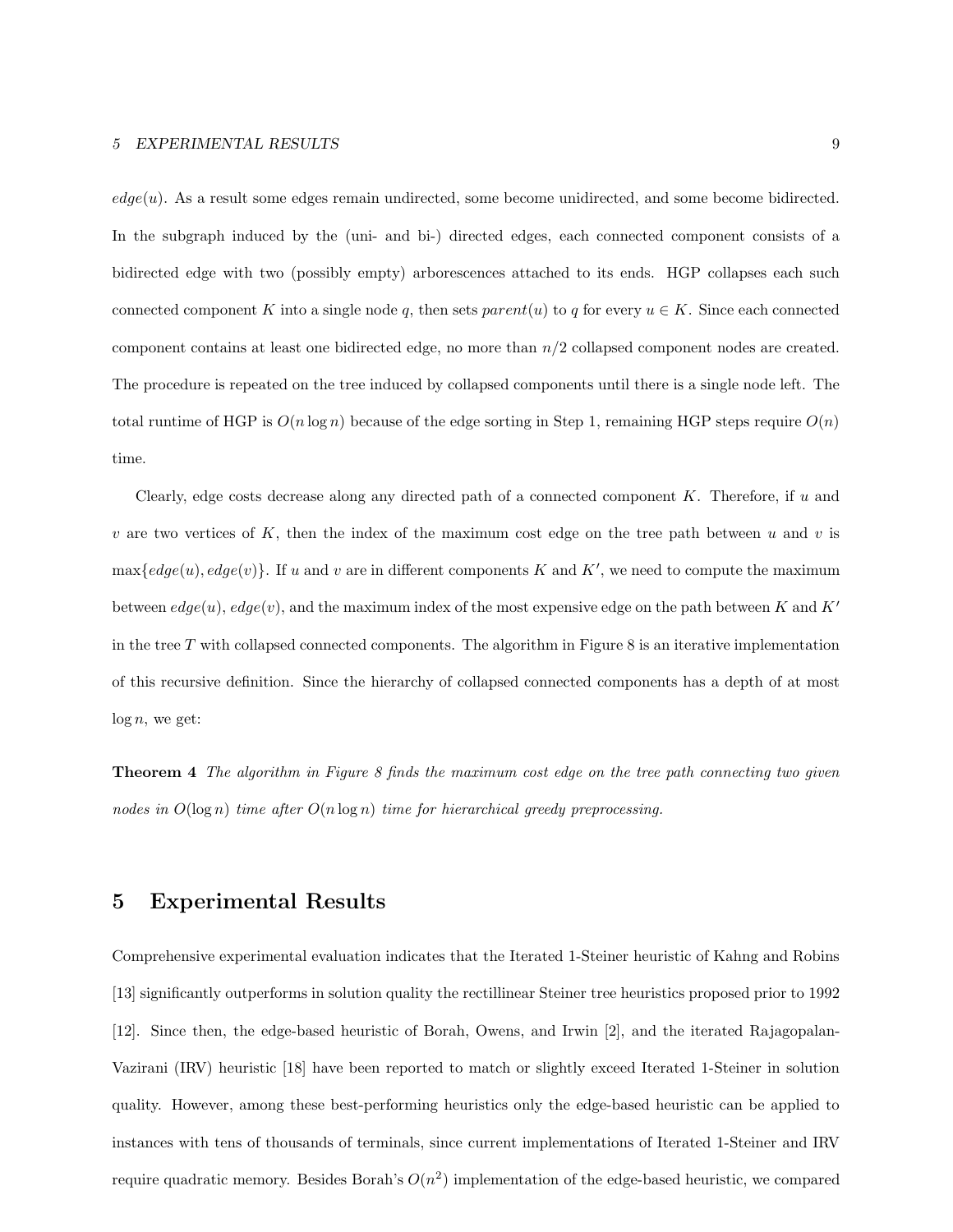#### 5 EXPERIMENTAL RESULTS 10

our  $O(n \log^2 n)$  batched greedy algorithm to the recent  $O(n \log^2 n)$  Prim-based heuristic of Rohe [20]. For comparison purposes, we also include results from our implementation of the Guibas-Stolfi  $O(n \log n)$  rectilinear MST algorithm [10], and, whenever possible, the optimum Steiner trees computed using the beta version of the GeoSteiner 4.0 algorithm recently announced in [19].

All heuristics and MST algorithms were run on a dual 1.4 GHz Pentium III Xeon server with 2GB of memory running Red Hat Linux 7.1. The GeoSteiner code using the CPLEX 6.6 linear programming solver was run on a 360 MHz SUN Ultra 60 workstation with 2 GB of memory under SunOS 5.7. The test bed for our experiments consisted of two categories of instances: instances drawn uniformly at random from a  $1,000,000 \times 1,000,000$  grid, ranging in size between 100 and 500,000 terminals, and a set of 8 testcases extracted from recent industrial designs, ranging in size between 330 and 34,000 terminals.

Table 1 gives the percent improvement over the rectilinear MST and running time (in CPU seconds) for experiments on rectilinear instances. On random instances, the batched greedy heuristic matches or slightly exceeds in average solution quality the edge-based heuristic of [2]. Both batched greedy and the edge-based heuristic improve the rectilinear MST by an average of 11% in our experiments. This is roughly 1% more than the average improvement achieved by the Prim-based heuristic of [20], and is within 0.7% of the optimum average improvement for the sizes for which the optimum could be computed using GeoSteiner. Results on VLSI instances show that the relative performance of the heuristics is the same to that observed on random instances. However, the improvement over the rectilinear MST and the gaps between heuristics are smaller in this case.

The results in Table 1 show that the batched greedy algorithm is highly scalable. Even though batched greedy is not as fast as the MST or the Prim-based heuristic of [20], it can easily handle up to hundreds of thousands of terminals in minutes of CPU time. Compared to Borah's  $O(n^2)$  implementation of the edge-based heuristic, batched greedy is two or more orders of magnitude faster as soon as the number of terminals gets into the tens of thousands.

The batched greedy algorithm can be easily adapted to other cost metrics. We have implemented and experimented with an octilinear version of the batched greedy algorithm, modifications to other uniform orientation geometries can be done easily. The only required modifications are in the distance formula and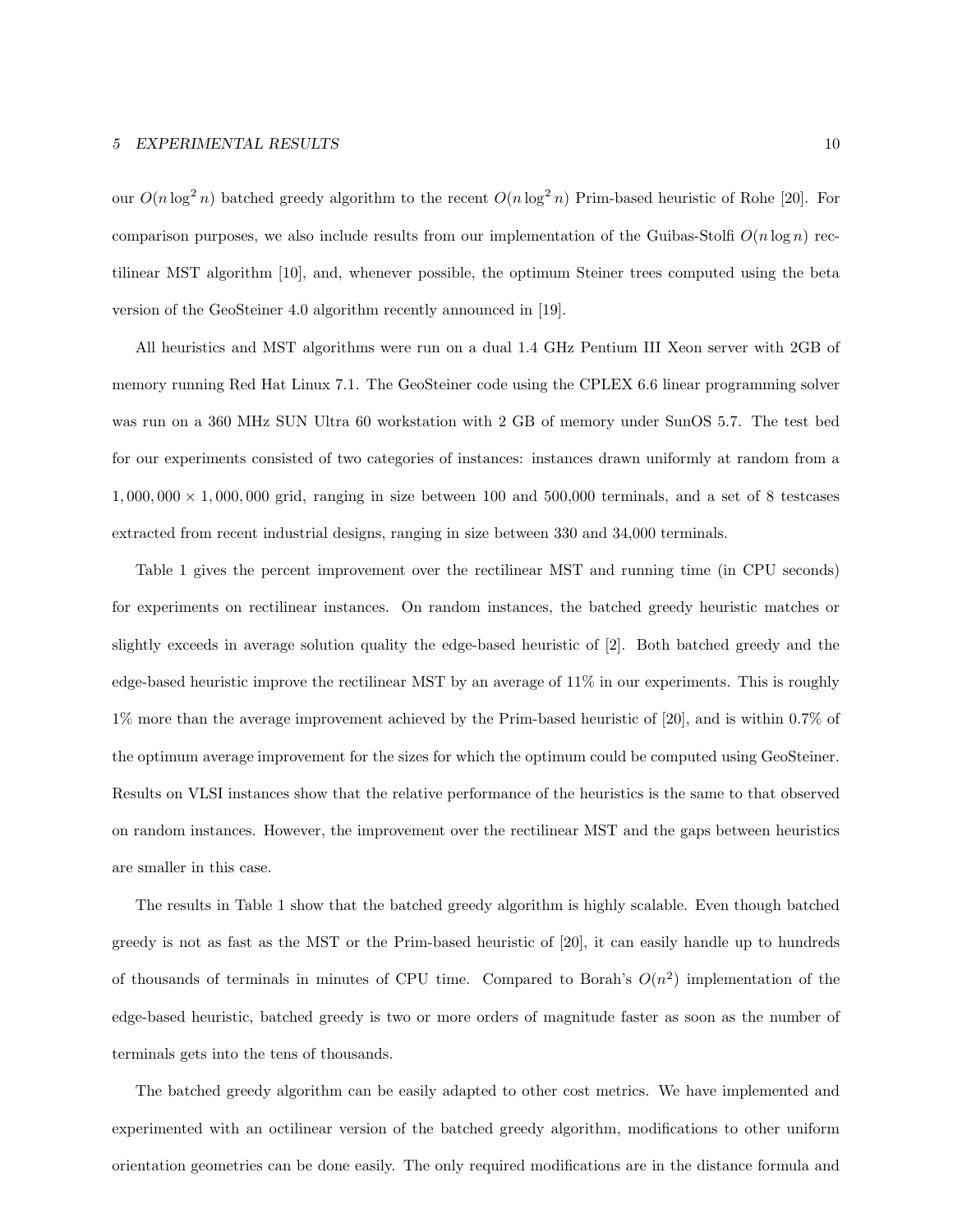in the procedure for finding the optimum Steiner point of a triple. The octilinear distance between points  $(x, y)$  and  $(x', y')$  is equal to  $\max\{|x - x'|, |y - y'|\} + (\sqrt{2} - 1) \min\{|x - x'|, |y - y'|\}$ ; this is always smaller than the rectilinear distance,  $|x - x'| + |y - y'|$ , unless the two points are on the same horizontal or vertical line, in which case the two distances are equal. The computation of the optimum Steiner point of a triple in the octilinear metric can be done in constant time using the method described in [16].

Table 2 gives results obtained by the octilinear versions of the Guibas-Stolfi MST,  $O(n^2)$  edge-based, batched greedy, and GeoSteiner 4.0 algorithms. Octilinear batched greedy is almost always better than the octilinear edge-based heuristic, and very close to optimum for the instances for which the latter is available. Furthermore, octilinear batched greedy remains highly scalable, with just a small factor increase in runtime compared to the rectilinear version.

# 6 Conclusions

Non-critical nets with tens of thousands of terminals are becoming more common in modern designs due to the increased emphasis on design for test. Even a single net of this size can render quadratic Steiner tree algorithms impractical, given the stringent constraints on routing runtime (e.g., designers expect full chip global and detailed routing to be completed overnight). In this chapter we have given a highquality  $O(n \log^2 n)$  heuristic that can practically handle these nets without compromising solution quality. Since our heuristic is graph-based, it can be easily modified to handle other practical considerations, such as routing obstacles, preferred directions, and via costs. A C++ implementation of BGA is freely available as part of the MARCO Gigascale Silicon Research Center VLSI CAD Bookshelf at http://vlsicad.ucsd.edu/GSRC/bookshelf/Slots/RSMT/FastSteiner/.

## Acknowledgments

A preliminary version of this work has appeared in [14]. The authors wish to thank Manjit Borah, Benny Nielsen, Andr´e Rohe, and Martin Zachariasen for giving us access to their implementations, Charles Alpert for providing the VLSI benchmarks, and Jarrod Alexander Roy and Igor Markov for correcting a bug in our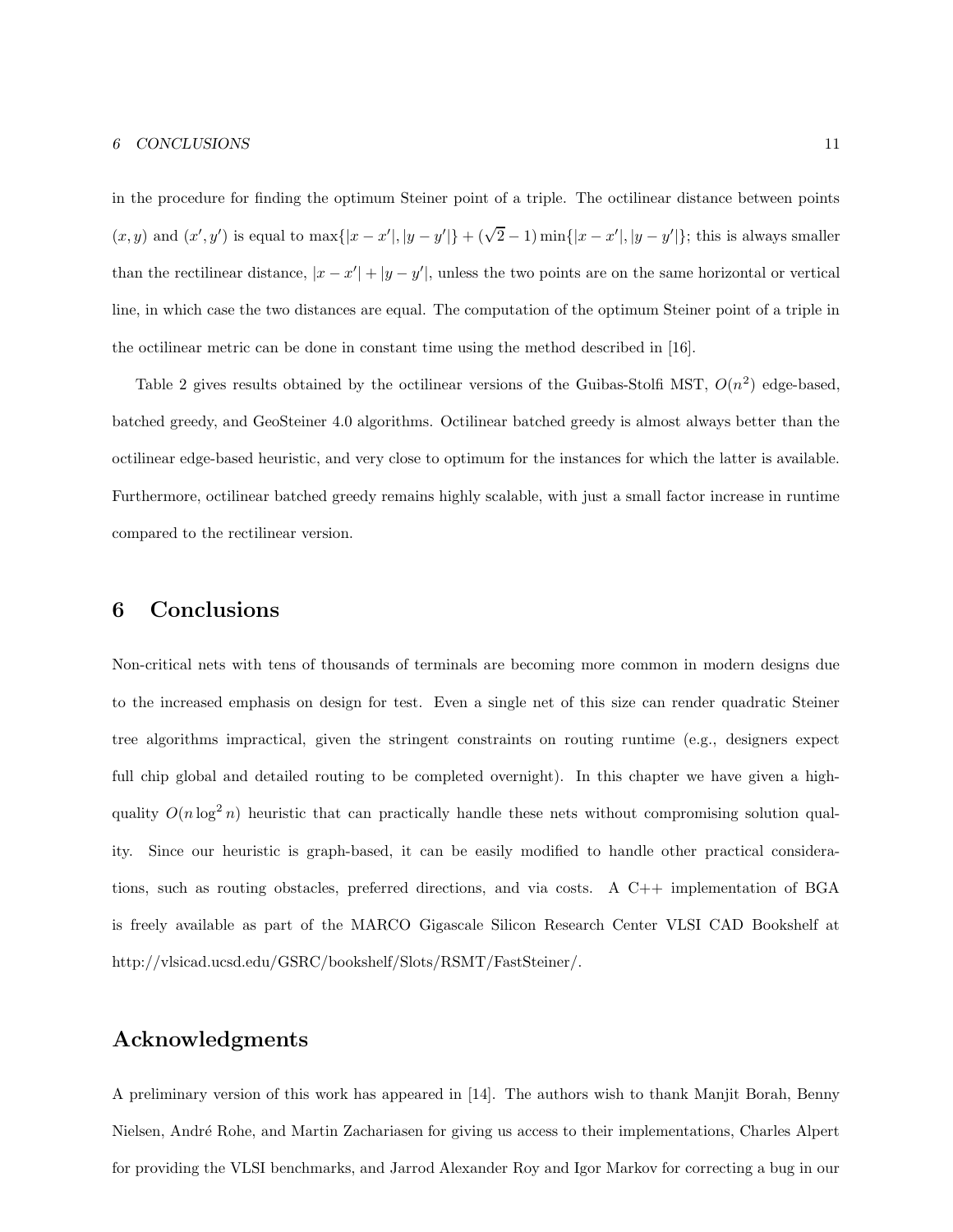original implementation of the BGA algorithm. This work has been supported in part by Cadence Design Systems, Inc., the MARCO Gigascale Silicon Research Center, NSF Grant CCR-9988331, Award No. MM2- 3018 of the Moldovan Research and Development Association (MRDA) and the U.S. Civilian Research & Development Foundation for the Independent States of the Former Soviet Union (CRDF), and by the State of Georgia's Yamacraw Initiative.

### References

- [1] P. Berman, U. Fossmeier, M. Kaufmann, M. Karpinski and A. Zelikovsky. Approaching the 5/4 approximation for rectilinear Steiner trees, in K. W. Ng et al. (eds.), Proc. European Symp. on Algorithms (ESA), Springer Verlag Lecture Notes in Computer Science 762, pp. 533–542, 1994.
- [2] M. Borah, R.M. Owens, and M.J. Irwin. A fast and simple Steiner routing heuristic, Discrete Applied Mathematics 90 (1999), pp. 51–67.
- [3] G. Cattaneo, P. Faruolo, U.F. Petrillo, and G.F. Italiano. Maintaining dynamic minimum spanning trees: an experimental study, in D.M. Mount, C. Stein (eds.), Proc. 4th Int. Workshop on Algorithm Engineering and Experiments (ALENEX), Springer Verlag Lecture Notes in Computer Science 2409, pp. 111–125, 2002.
- [4] H. Chen, C.K. Cheng, A.B. Kahng, I.I. Măndoiu, and Q. Wang. Estimation of wirelength reduction for λ-geometry vs. Manhattan placement and routing. In Proc. ACM International Workshop on System-Level Interconnect Prediction (SLIP), pp. 71–76, 2003.
- [5] H. Chen, C.-K. Cheng, A.B. Kahng, I.I. Măndoiu, Q. Wang, and B. Yao. The Y-architecture for on-chip interconnect: Analysis and methodology. IEEE Transactions on Computer-Aided Design 24 (2005), pp. 588–599.
- [6] C. Chiang, Q. Su, and C.-S. Chiang. Wirelength reduction by using diagonal wire. In Proc. Great Lakes Symposium on VLSI, pp. 104–107, 2003.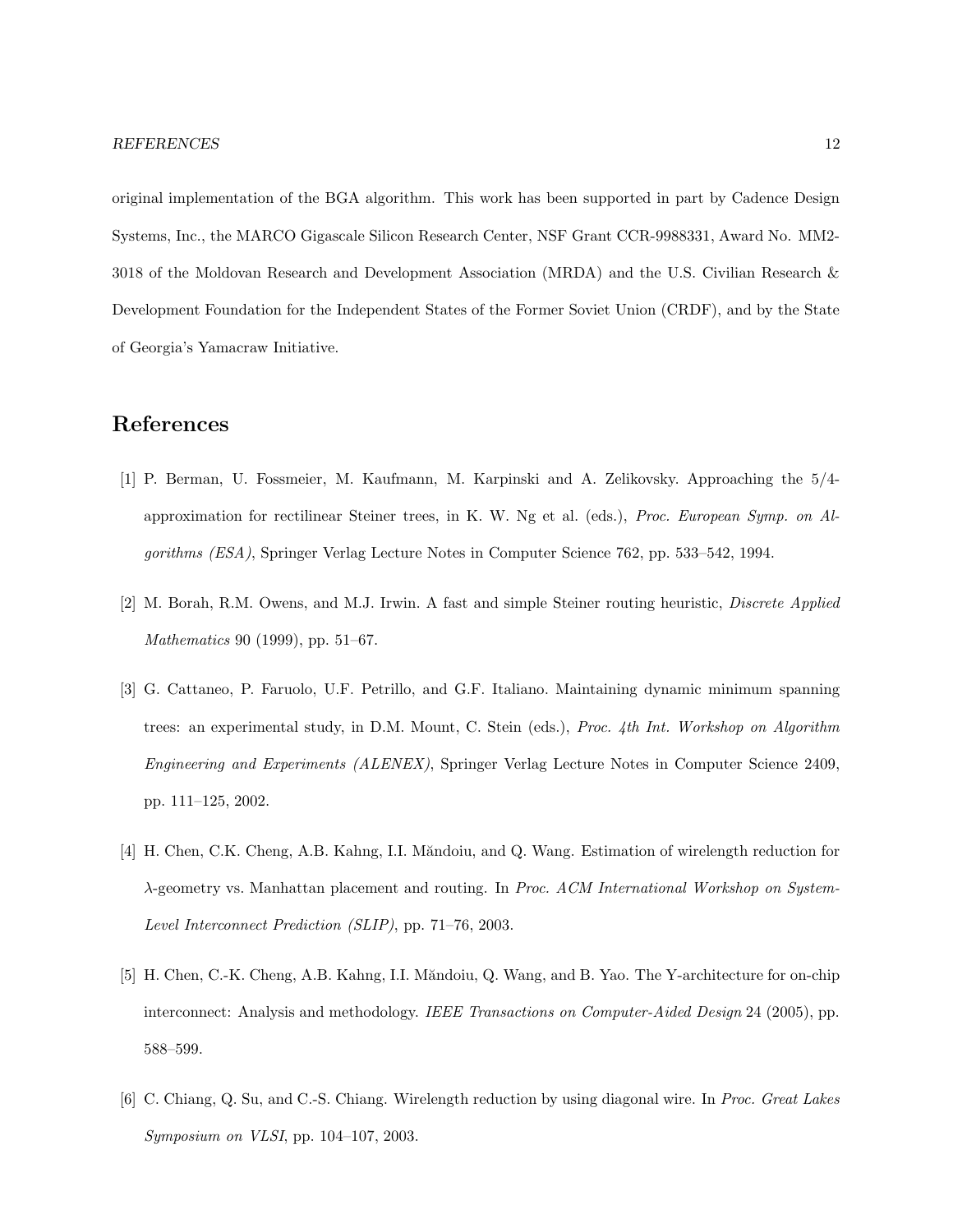- [7] C. Coulston. Constructing exact octagonal Steiner minimal trees. In Proc. Great Lakes Symposium on VLSI, pp. 104–107, pp. 1–6, 2003.
- [8] U. Fößmeier, M. Kaufmann and A. Zelikovsky. Faster approximation algorithms for the rectilinear Steiner tree problem, Discrete & Computational Geometry 18 (1997), pp. 93–109.
- [9] E.N. Gilbert, H.O. Pollak. Steiner minimal trees, SIAM J. Appl. Math. 32 (1977) pp. 826–834.
- [10] L.J. Guibas and J. Stolfi. On computing all north-east nearest neighbors in the L1 metric Information Processing Letters 17 (1983), pp. 219–223.
- [11] M. Hanan. On Steiner's problem with rectilinear distance, SIAM Journal on Applied Mathematics 14 (1966), pp. 255–265.
- [12] F.K. Hwang and D.S. Richards and P. Winter. The Steiner tree problem. North-Holland, Annals of Discrete Mathematics 53, 1992.
- [13] A.B. Kahng and G. Robins. A new class of iterative Steiner tree heuristics with good performance, IEEE Trans. on CAD 11 (1992), pp. 1462–1465.
- [14] A.B. Kahng, I.I. Măndoiu, and A.Z. Zelikovsky. Highly scalable algorithms for rectilinear and octilinear Steiner trees. In Proc. Asia and South Pacific Design Automation Conference, pp. 827–833, 2003.
- [15] C. K. Koh. Steiner problem in octilinear routing model. Master's thesis, National University of Singapore, 1995.
- [16] C.-K. Koh and P.H. Madden, Manhattan or Non-Manhattan? A study of alternative VLSI routing architectures, in Proc. Great Lakes Symposium on VLSI, pp. 47–52, 2000.
- [17] Y.Y. Li and S.K. Cheung and K.S. Leung and C.K. Wong, Steiner tree constructions in  $\lambda_3$ -metric, IEEE Transaction on Circuits and Systems-II: Analog and Digital Signal Processing 45 (1998), pp. 563–574.
- [18] I.I. Măndoiu, V.V. Vazirani, and J.L. Ganley. A new heuristic for rectilinear Steiner trees. IEEE Transactions on Computer-Aided Design 19 (2000) pp. 1129–1139.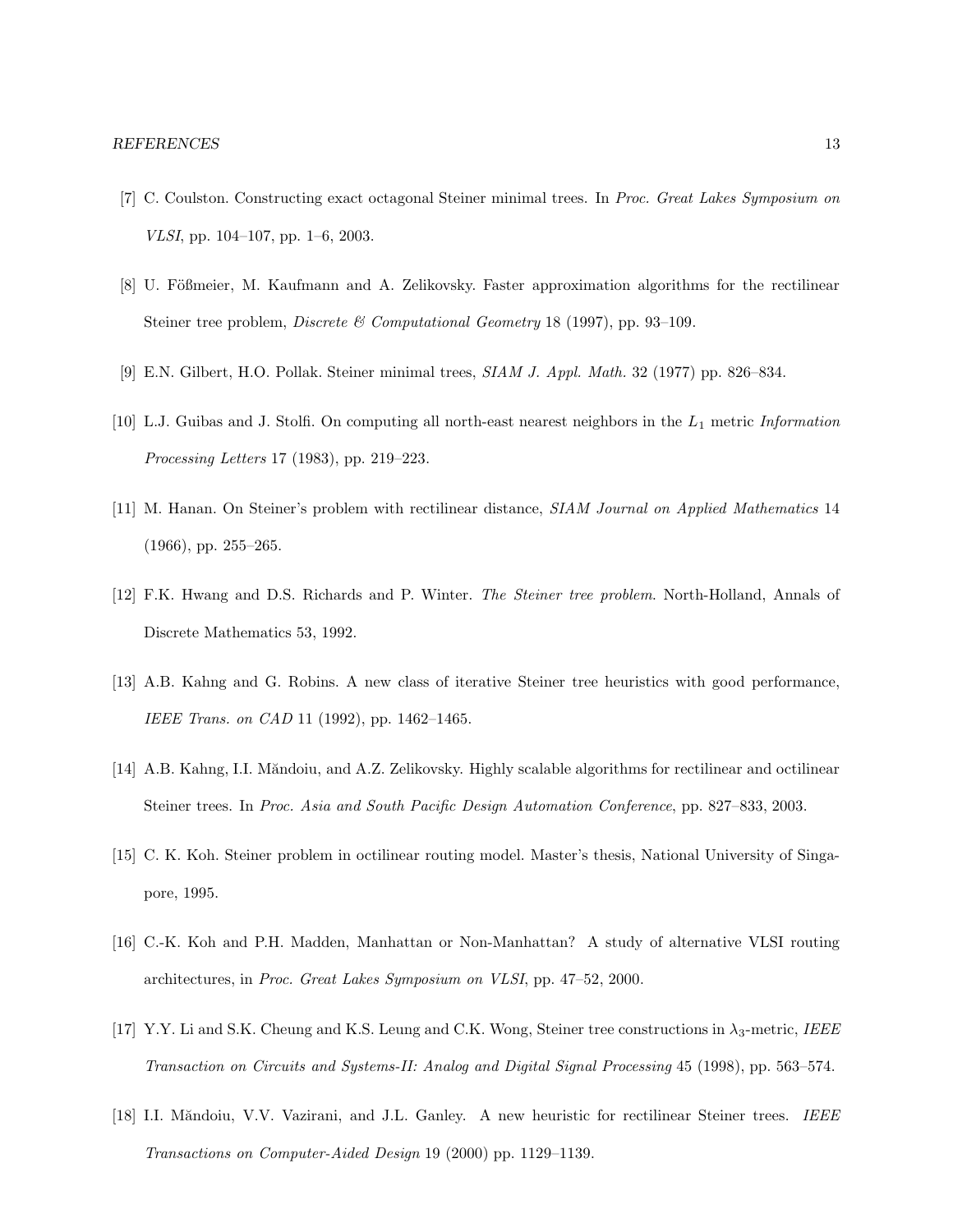- [19] B.K. Nielsen, P. Winter, and M. Zachariasen. An exact algorithm for the uniformly-oriented Steiner tree problem, in R. Möhring and R. Raman (eds.), Proc. European Symp. on Algorithms (ESA), Springer Verlag Lecture Notes in Computer Science 2461, pp. 760–772, 2002.
- [20] A. Rohe. Sequential and parallel algorithms for local routing, Ph.D. Thesis, Bonn University, Bonn, Germany, December 2001.
- [21] M. Sarrafzadeh and C. K. Wong. Hierarchical Steiner tree construction in uniform orientations. IEEE Transactions on Computer-Aided Design 11 (1992), pp. 1095-1103.
- [22] R. Scepanovic et al. Microelectronic Integrated Circuit Structure and Method Using Three Directional Interconnect Routing Based on Hexagonal Geometry. U.S. Patent, No. US5578840, Nov. 1996.
- [23] L. Scheffer. Rectilinear MST code, available as part of the RMST-Pack at http://www.gigascale.org/bookshelf/slots/RSMT/RMST/.
- [24] S. Teig, The X architecture: Not your father's diagonal wiring, inn Proc. ACM/IEEE Workshop on System Level Interconnect Prediction (SLIP), pp. 33–37, 2002.
- [25] S. Teig, and J. L. Ganley. Method and Apparatus for Considering Diagonal Wiring in Placement. International Application, No. WO 02/47165 A2, 2002.
- [26] D.M. Warme, P. Winter, and M. Zacharisen. GeoSteiner 3.1 package, available from http://www.diku.dk/geosteiner/
- [27] http://www.xinitiative.org
- [28] M.C. Yildiz and P.H. Madden. Preferred direction Steiner trees, in Proc. Great Lakes Symposium on VLSI, pp. 56–61, 2001.
- [29] M. Zachariasen. Personal communication, August 2002.
- [30] A. Zelikovsky. An 11/6-approximation for the network Steiner tree problem, Algorithmica 9 (1993), pp. 463–470.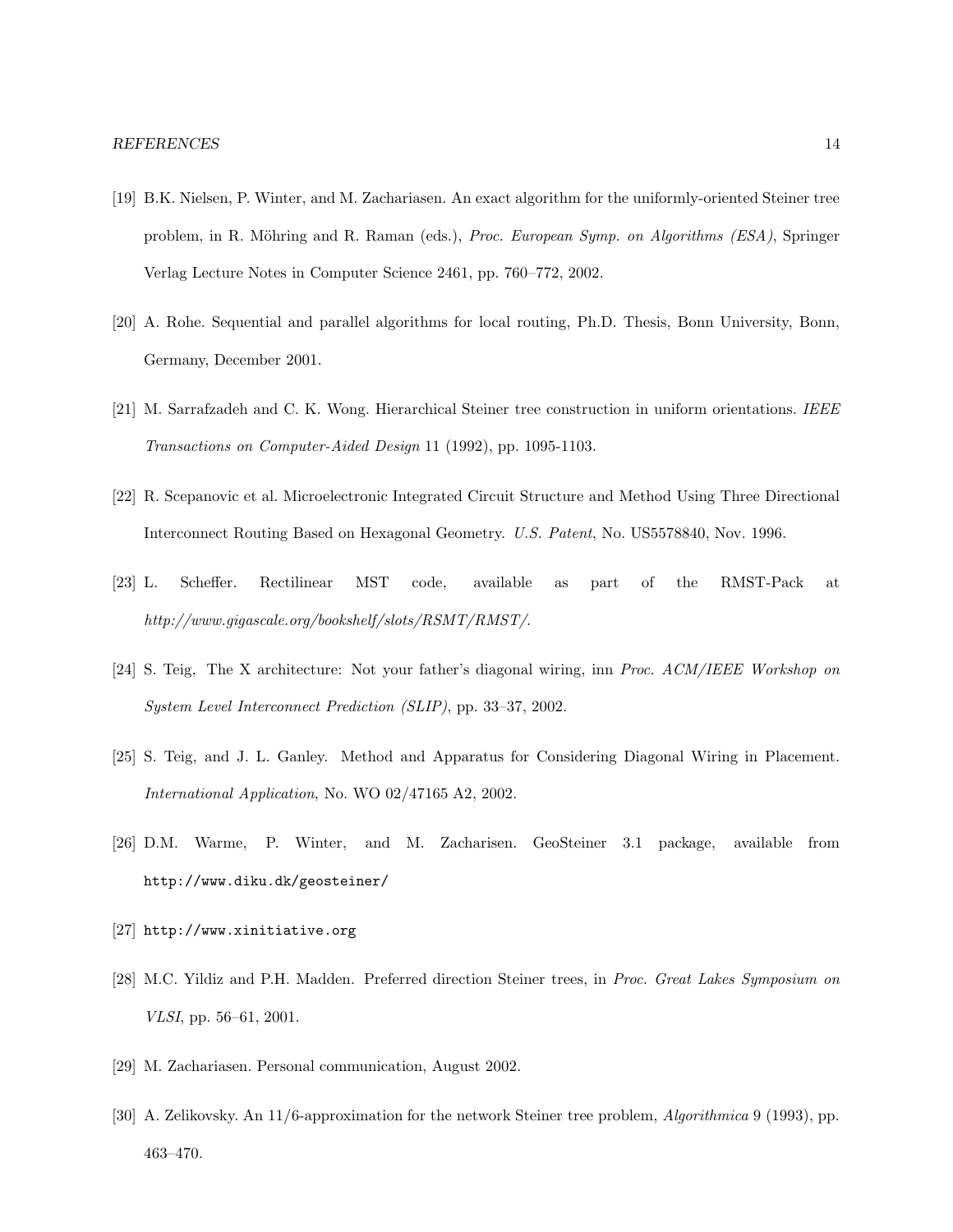- [31] H. Zhou, N. Shenoy, and W. Nicholls. Efficient minimum spanning tree construction without Delaunay triangulation, in Proc. Asia-Pacific Design Automation Conference (ASP-DAC), pp. 192–197, 2001.
- [32] Q. Zhu, H. Zhou, T. Jing, X.-L. Hong, and Y. Yang. Spanning Graph Based Non-Rectilinear Steiner Tree Algorithms, IEEE Transactions on Computer-Aided Design 24 (2005), pp. 1066–1075.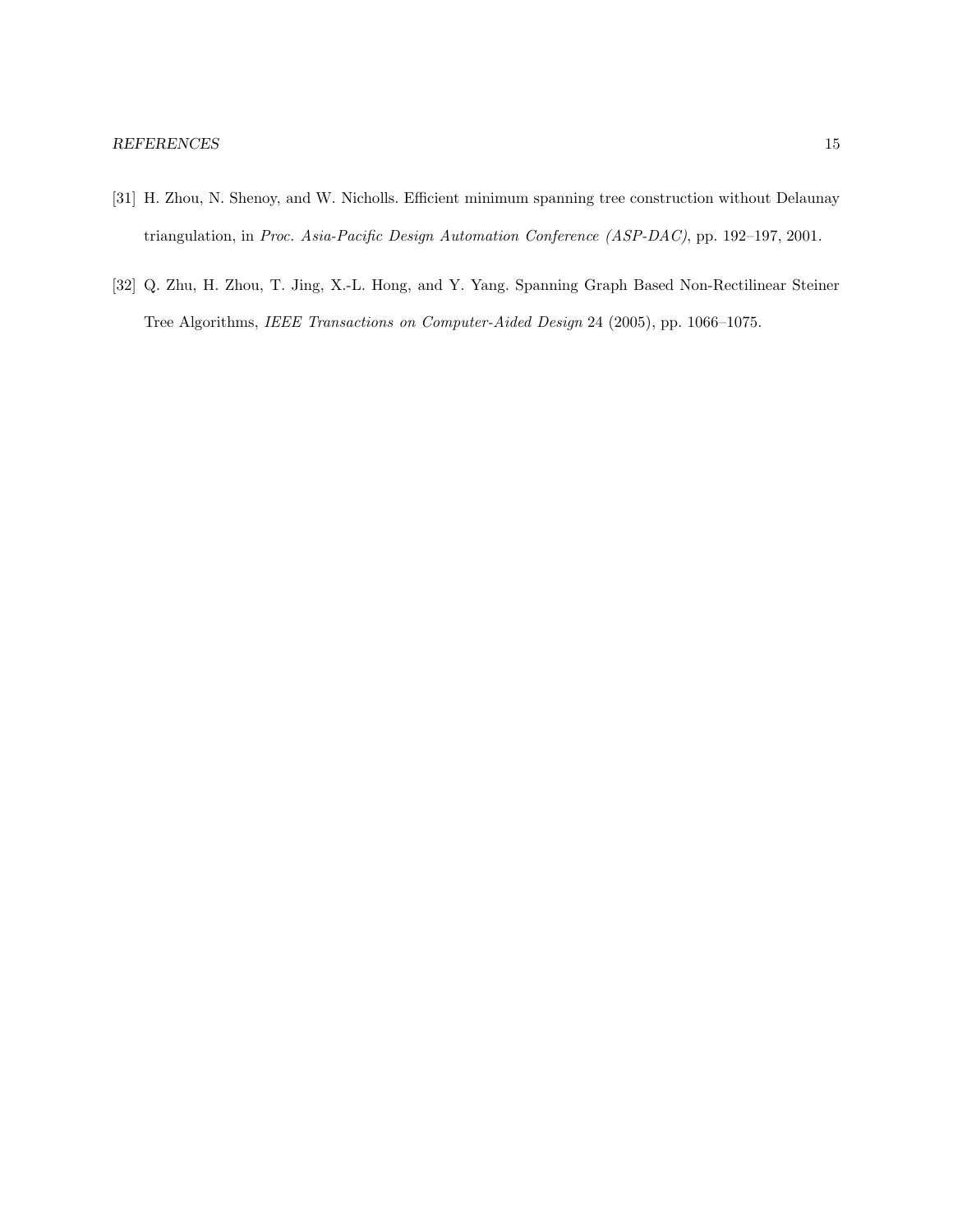| #Term.                                               | <b>MST</b>     |         | Prim-Based        |        | Edge-Based |           | Batched Greedy |          | GeoSteiner 4.0 |           |  |  |
|------------------------------------------------------|----------------|---------|-------------------|--------|------------|-----------|----------------|----------|----------------|-----------|--|--|
|                                                      | Len. $(\mu m)$ | CPU     | $\%\mathrm{Imp}.$ | CPU    | %Imp.      | CPU       | %Imp.          | CPU      | %Imp.          | CPU       |  |  |
| Random instances (average results over 10 instances) |                |         |                   |        |            |           |                |          |                |           |  |  |
| 100                                                  | 85169.9        | 0.0005  | 9.78              | 0.001  | 10.97      | 0.006     | 10.99          | 0.003    | 11.66          | 0.555     |  |  |
| 500                                                  | 184209.7       | 0.0036  | 10.08             | 0.007  | 11.12      | 0.216     | 11.17          | 0.081    | 11.76          | 15.205    |  |  |
| 1000                                                 | 258926.8       | 0.0079  | 10.04             | 0.014  | 10.96      | 0.939     | 10.99          | 0.230    | 11.61          | 117.916   |  |  |
| 5000                                                 | 573178.8       | 0.0501  | 10.02             | 0.082  | 11.02      | 56.348    | 11.05          | 1.903    |                |           |  |  |
| 10000                                                | 809343.5       | 0.1268  | 10.04             | 0.191  | 11.01      | 415.483   | 11.05          | 5.192    |                |           |  |  |
| 50000                                                | 1808302.7      | 1.2330  | 10.05             | 1.320  | 11.01      | 16943.777 | 11.06          | 69.043   |                |           |  |  |
| 100000                                               | 2555821.9      | 3.1150  | 10.08             | 3.143  | 11.04      | 61771.928 | 11.08          | 195.589  |                |           |  |  |
| 500000                                               | 5710906.8      | 22.9130 | 10.07             | 20.570 |            |           | 11.08          | 1706.765 |                |           |  |  |
| VLSI instances                                       |                |         |                   |        |            |           |                |          |                |           |  |  |
| 337                                                  | 247.7          | 0.0020  | 5.96              | 0.000  | 6.50       | 0.060     | 6.43           | 0.040    | 6.75           | 16.040    |  |  |
| 830                                                  | 675.6          | 0.0055  | 3.10              | 0.010  | 3.19       | 0.320     | 3.20           | 0.080    | 3.26           | 9.480     |  |  |
| 1944                                                 | 452.2          | 0.0165  | 6.86              | 0.040  | 7.77       | 3.640     | 7.85           | 0.400    | 8.15           | 1304.270  |  |  |
| 2437                                                 | 578.8          | 0.0217  | 7.09              | 0.040  | 7.96       | 5.740     | 7.96           | 0.680    | 8.34           | 13425.310 |  |  |
| 2676                                                 | 887.2          | 0.0235  | 8.07              | 0.040  | 8.99       | 5.340     | 8.93           | 0.770    | 9.38           | 430.800   |  |  |
| 12052                                                | 2652.7         | 0.1378  | 7.65              | 0.180  | 8.46       | 540.840   | 8.45           | 5.230    |                |           |  |  |
| 22373                                                | 13962.5        | 0.3419  | 8.99              | 0.480  | 9.83       | 2263.760  | 9.85           | 13.060   |                |           |  |  |
| 34728                                                | 9900.5         | 0.5455  | 8.16              | 0.690  | 9.01       | 5163.060  | 9.05           | 24.200   |                |           |  |  |

Table 1: Percent improvement over MST and CPU time of the compared rectilinear Steiner tree algorithms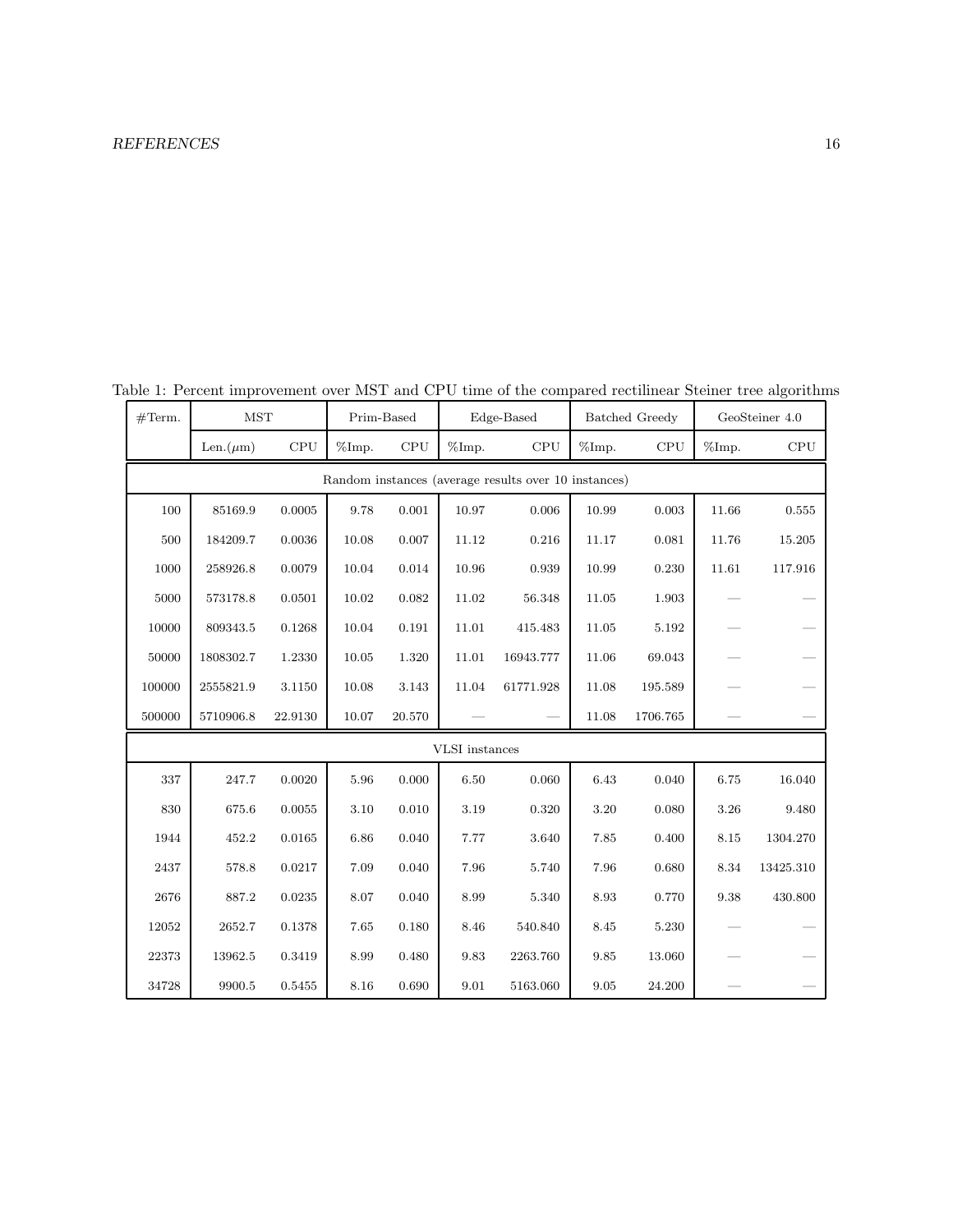| #Term.                                               | <b>MST</b>     |            |       | Edge-Based |       | <b>Batched Greedy</b> | GeoSteiner 4.0 |          |  |  |  |  |
|------------------------------------------------------|----------------|------------|-------|------------|-------|-----------------------|----------------|----------|--|--|--|--|
|                                                      | Len. $(\mu m)$ | <b>CPU</b> | %Imp. | CPU        | %Imp. | CPU                   | %Imp.          | CPU      |  |  |  |  |
| Random instances (average results over 10 instances) |                |            |       |            |       |                       |                |          |  |  |  |  |
| 100                                                  | 72375.1        | 0.0005     | 4.28  | 0.530      | 4.43  | 0.010                 | 4.75           | 11.608   |  |  |  |  |
| 500                                                  | 155611.7       | 0.0036     | 4.12  | 13.410     | 4.29  | 0.118                 | 4.60           | 311.991  |  |  |  |  |
| 1000                                                 | 219030.8       | 0.0079     | 4.12  | 54.641     | 4.25  | 0.296                 | 4.59           | 1321.382 |  |  |  |  |
| 5000                                                 | 484650.5       | 0.0506     | 4.17  | 1466.296   | 4.31  | 2.820                 |                |          |  |  |  |  |
| 10000                                                | 684409.5       | 0.1217     | 4.13  | 5946.815   | 4.28  | 8.362                 |                |          |  |  |  |  |
| 50000                                                | 1528687.2      | 1.1940     | 4.16  | 147210.395 | 4.30  | 116.419               |                |          |  |  |  |  |
| 100000                                               | 2160629.4      | 3.1060     |       |            | 4.32  | 476.307               |                |          |  |  |  |  |
| 500000                                               | 4826839.1      | 23.0610    |       |            | 4.31  | 6578.840              |                |          |  |  |  |  |
| <b>VLSI</b> instances                                |                |            |       |            |       |                       |                |          |  |  |  |  |
| 337                                                  | 219.0          | 0.0020     | 2.92  | 5.690      | 2.99  | 0.050                 | 3.13           | 72.960   |  |  |  |  |
| 830                                                  | 630.4          | 0.0055     | 0.93  | 27.610     | 0.90  | 0.120                 | 1.07           | 195.190  |  |  |  |  |
| 1944                                                 | 407.2          | 0.0167     | 3.33  | 202.030    | 3.47  | 0.750                 | 4.01           | 5279.870 |  |  |  |  |
| 2437                                                 | 523.1          | 0.0218     | 3.67  | 345.330    | 3.77  | 0.820                 | 4.29           | 7484.730 |  |  |  |  |
| 2676                                                 | 780.2          | 0.0236     | 3.41  | 392.340    | 3.51  | 1.310                 | 3.89           | 6080.050 |  |  |  |  |
| 12052                                                | 2372.3         | 0.1417     | 3.63  | 7517.680   | 3.72  | 10.800                |                |          |  |  |  |  |
| 22373                                                | 12069.8        | 0.3447     | 3.65  | 25410.340  | 3.74  | 21.380                |                |          |  |  |  |  |
| 34728                                                | 8724.9         | 0.5427     | 3.64  | 62971.090  | 3.74  | 25.160                |                |          |  |  |  |  |

Table 2: Percent improvement over MST and CPU time of the compared octilinear Steiner tree algorithms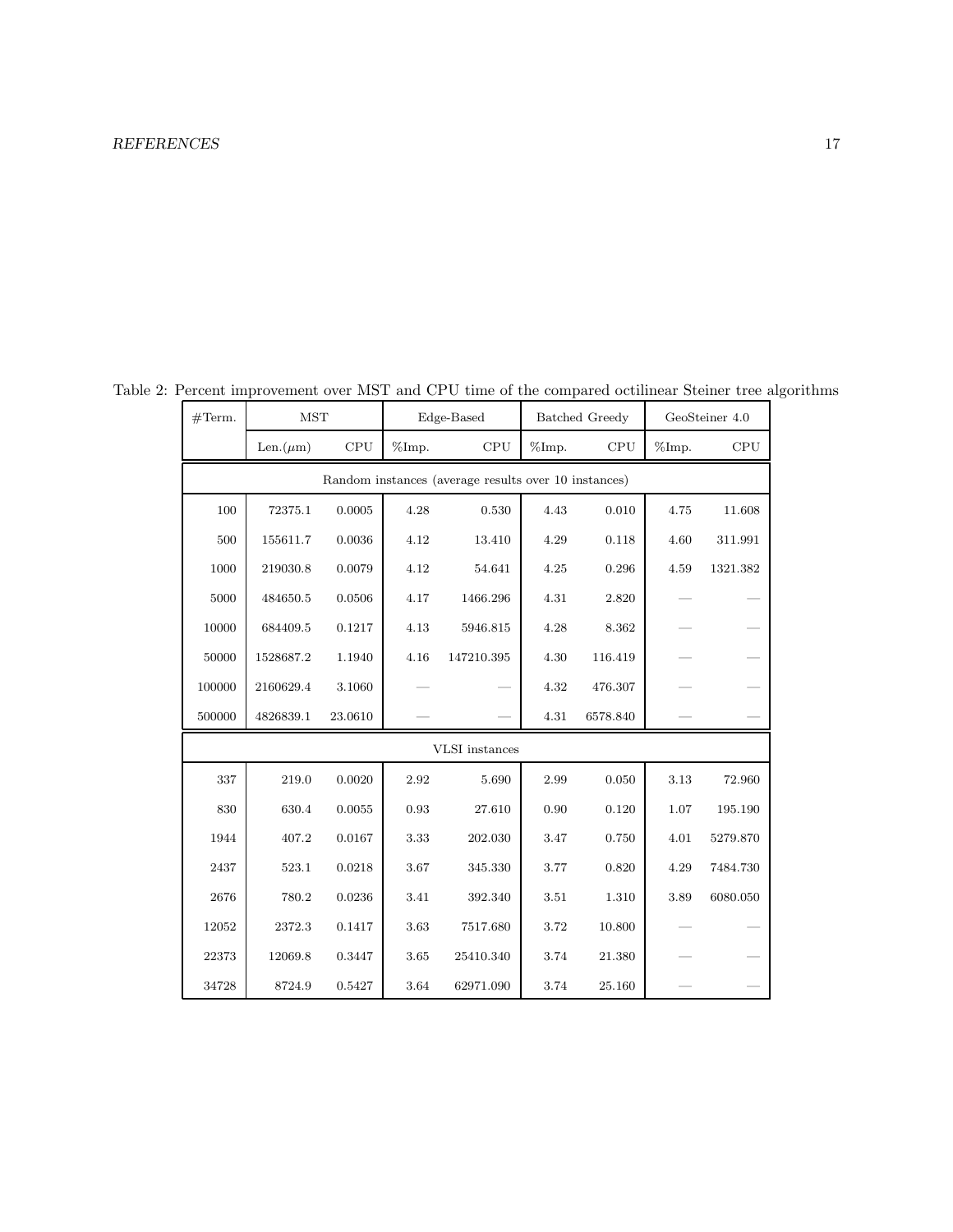

Figure 1: A 3-restricted rectilinear Steiner tree partitioned into full components. The dark full component is a north-west triple.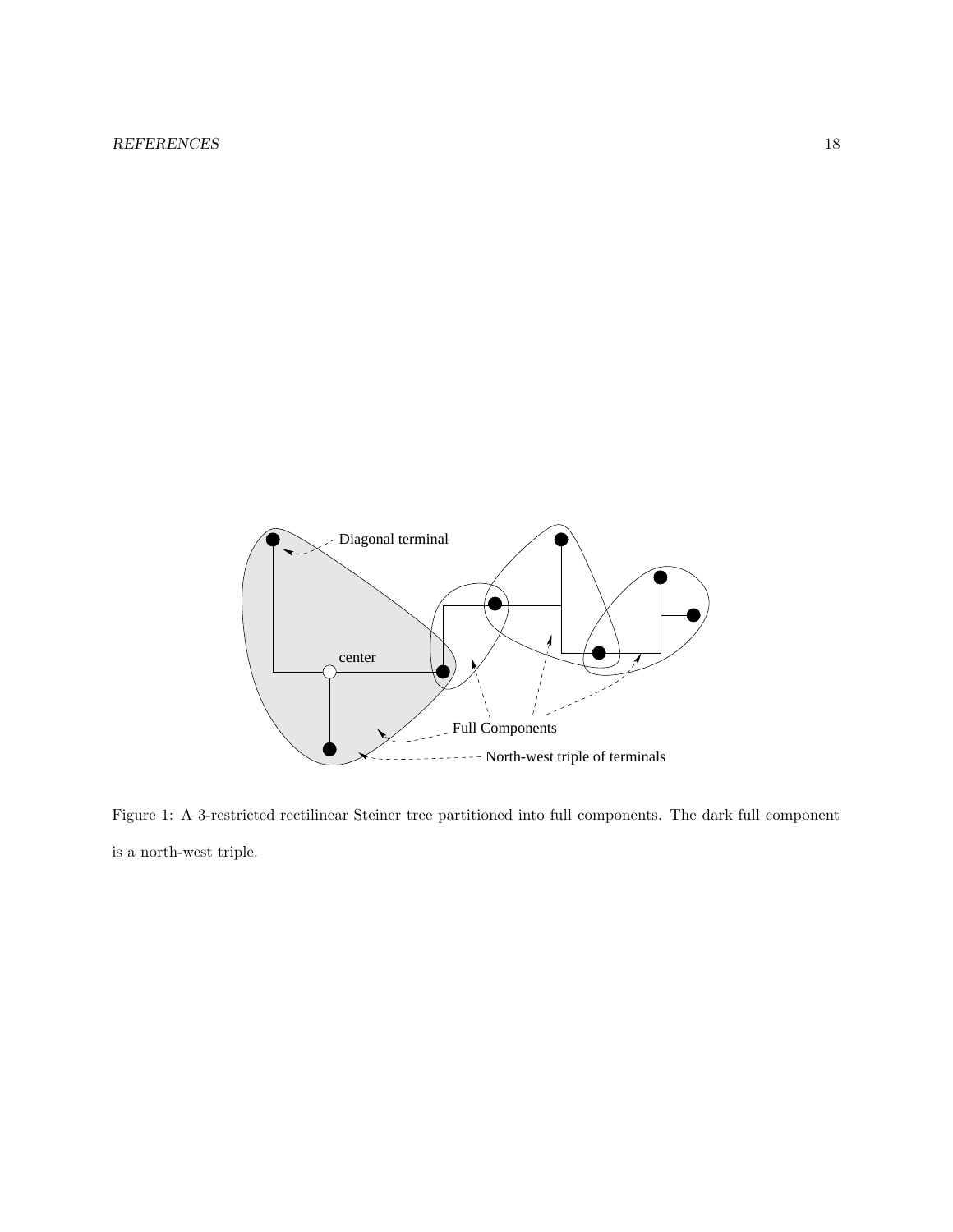

Figure 2: The MST of  $G_S$  (a) before and (b) after contraction of the triple  $\tau$ . The gain of the dashed triple is the difference between the cost of most expensive edges  $R(\tau)=\{e_1,e_2\}$  in each of the two cycles of  $T\cup\tau$ and the cost of  $\tau$ . Two new zero-cost edges  $A(\tau) = \{e'_1, e'_2\}$  replace  $e_1$  and  $e_2$  in the updated MST.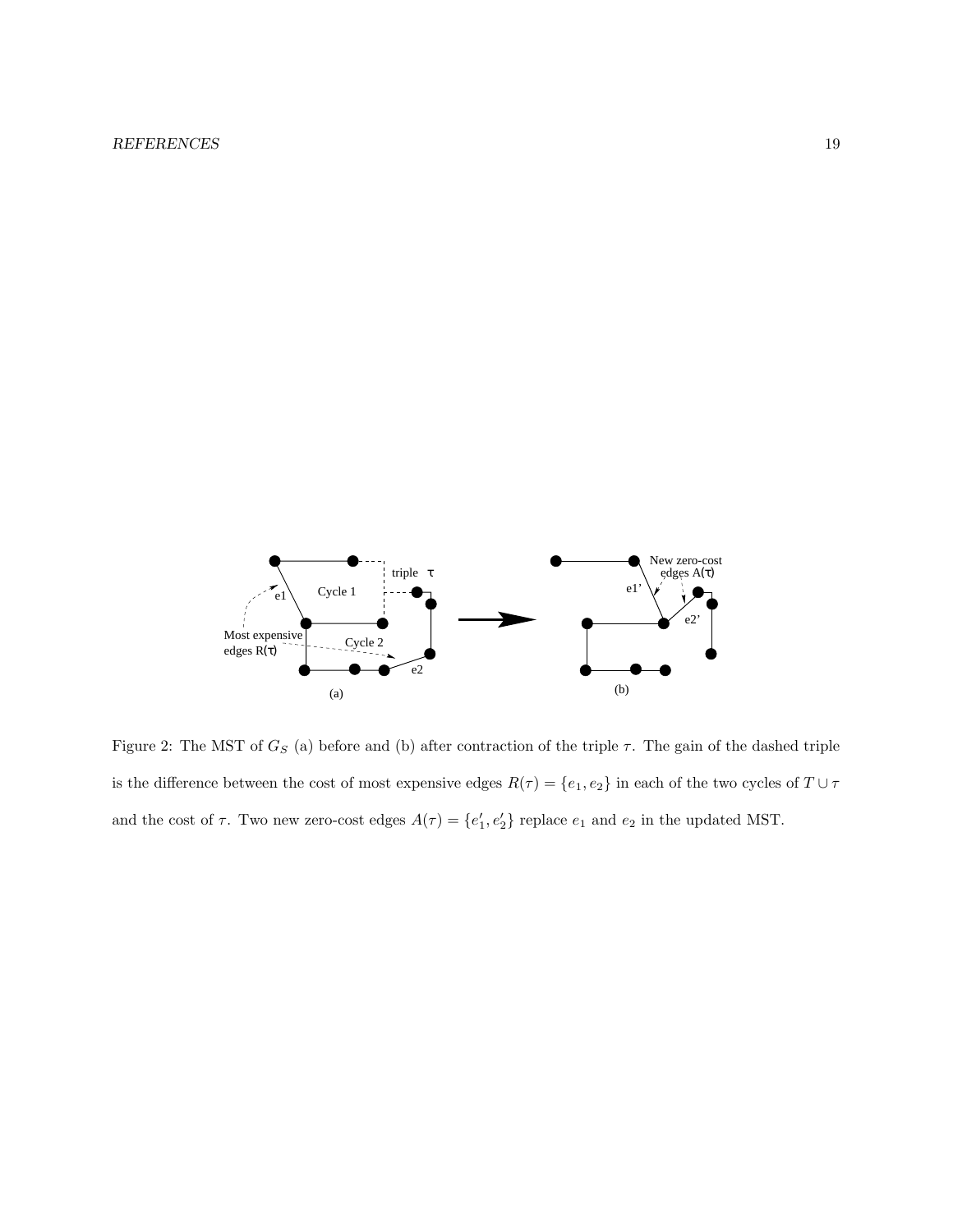```
Input: Set S of terminals
Output: 3-restricted Steiner tree T spanning S1. T \leftarrow MST(G_S)2. F \leftarrow \emptyset3. Repeat forever
       Find a triple \tau with maximum gain
       If gain(\tau) \leq 0, then go to Step 4
       F \leftarrow F \cup \{\tau\} // Add \tauT \leftarrow T - R(\tau) + A(\tau) // Contract \tau4. Output MST(F \cup MST(G_S))
```
Figure 3: The greedy triple contraction algorithm.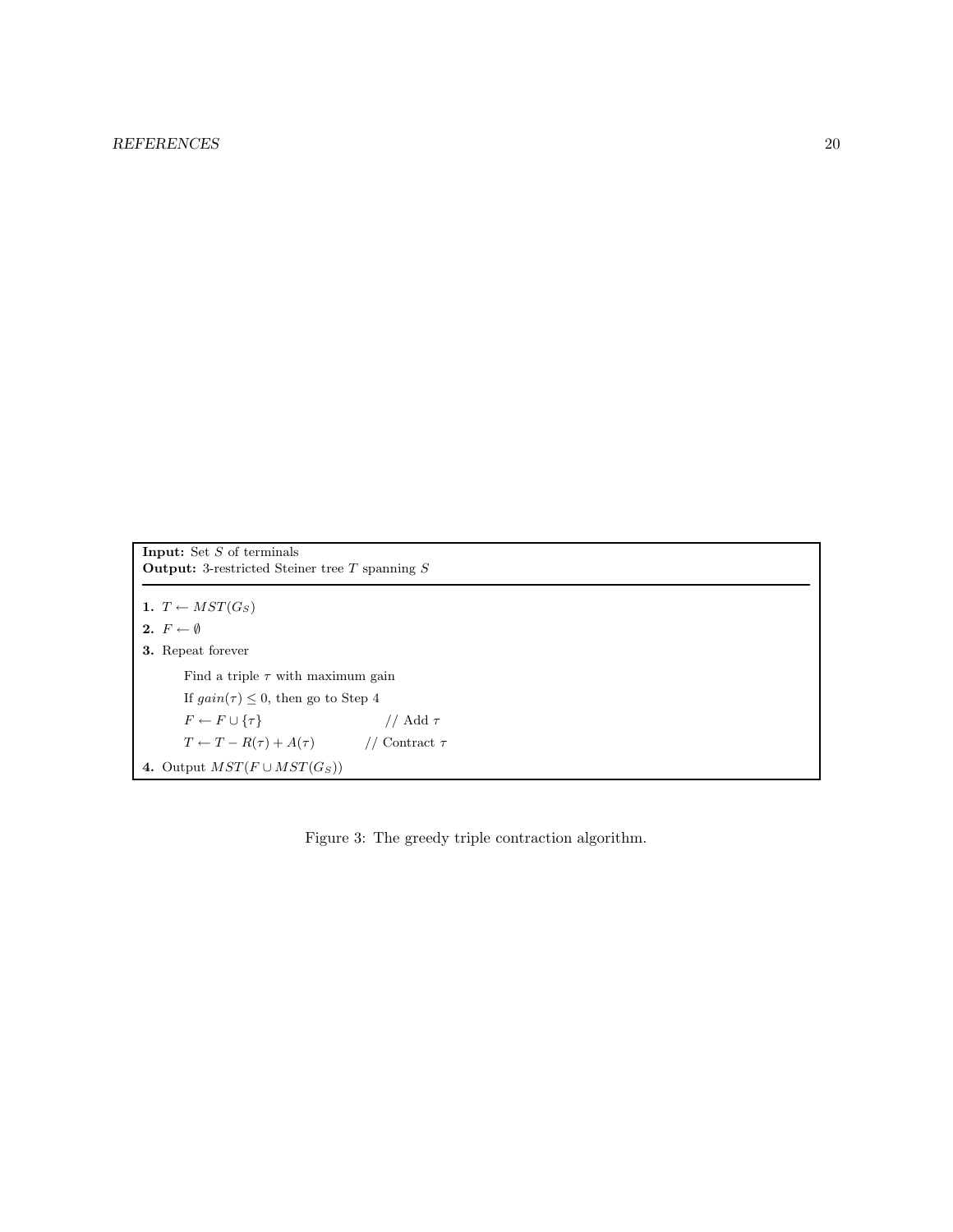#### REFERENCES 21

Input: Set S of terminals **Output:** Steiner tree  $T$  spanning  $S$ 

- 1. Compute the minimum spanning tree of  $S, MST(S)$
- 2. Compute a set  $Triples$ , of size  $O(n \log n)$ , containing all empty tree triples
- 3.  $SP \leftarrow \emptyset$
- 4. While  $Triplies \neq \emptyset$  do

For each  $\tau \in Triples$  compute  $R(\tau)$ ,  $A(\tau)$ , and  $gain(\tau)$ , discarding triples with non-positive gain Sort  $Triples$  in descending order of gain

Unmark all edges of  $MST(S)$ 

For each  $\tau \in Triples$  do

If both edges in  $R(\tau)$  are unmarked, then mark them and replace them in the MST with the two edges in  $A(\tau)$ , i.e.,  $MST(S) \leftarrow MST(S) - R(\tau) + A(\tau)$  $SP \leftarrow SP + center(\tau)$ 

5. If  $SP = \emptyset$  then return the minimum spanning tree of S, else

 $S \leftarrow S + SP$ Compute the minimum spanning tree of S and discard all Steiner points with degree 1 or 2 Go to Step 2

Figure 4: The batched greedy algorithm.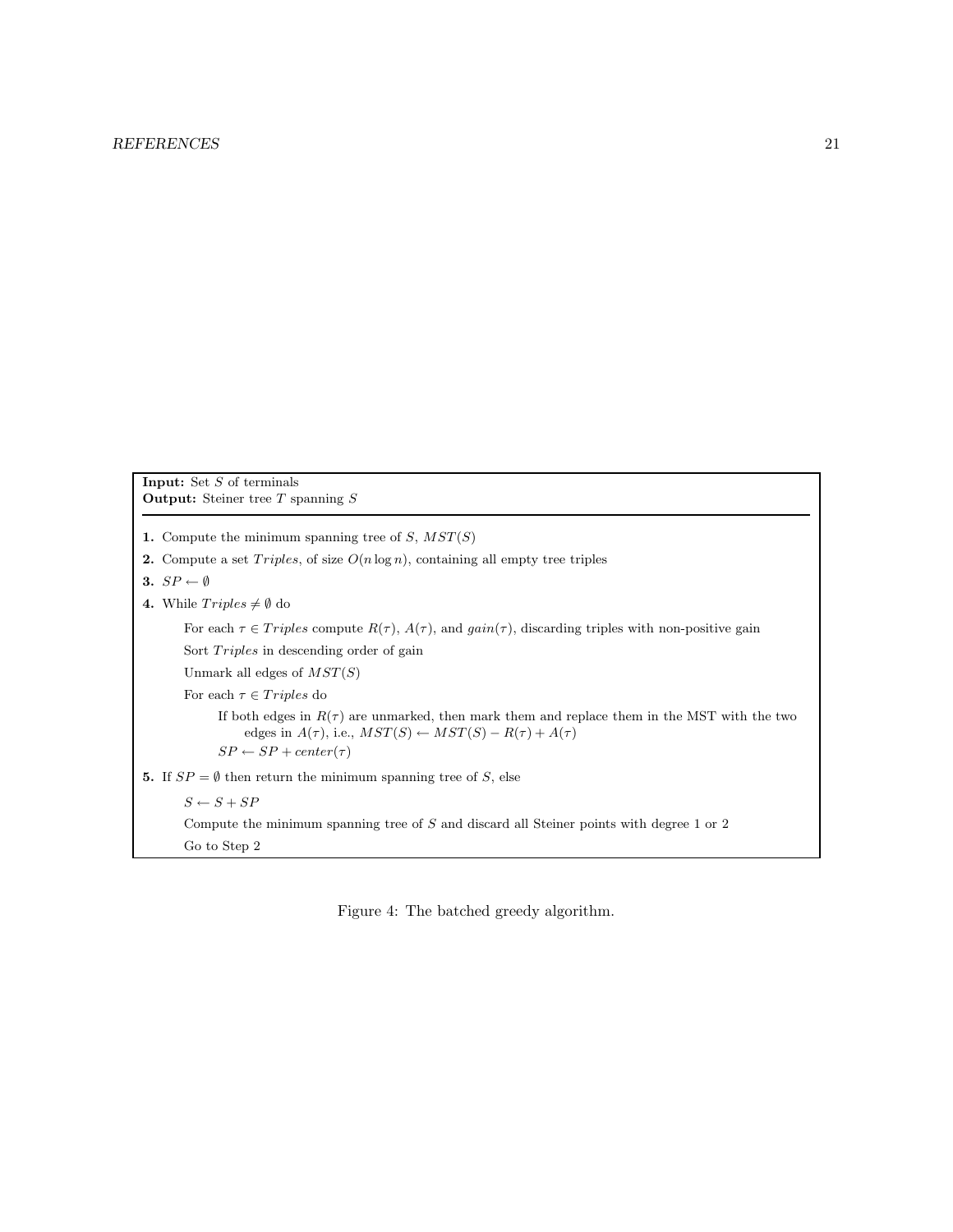

Figure 5: Four cases of partitioning of a north-west triple.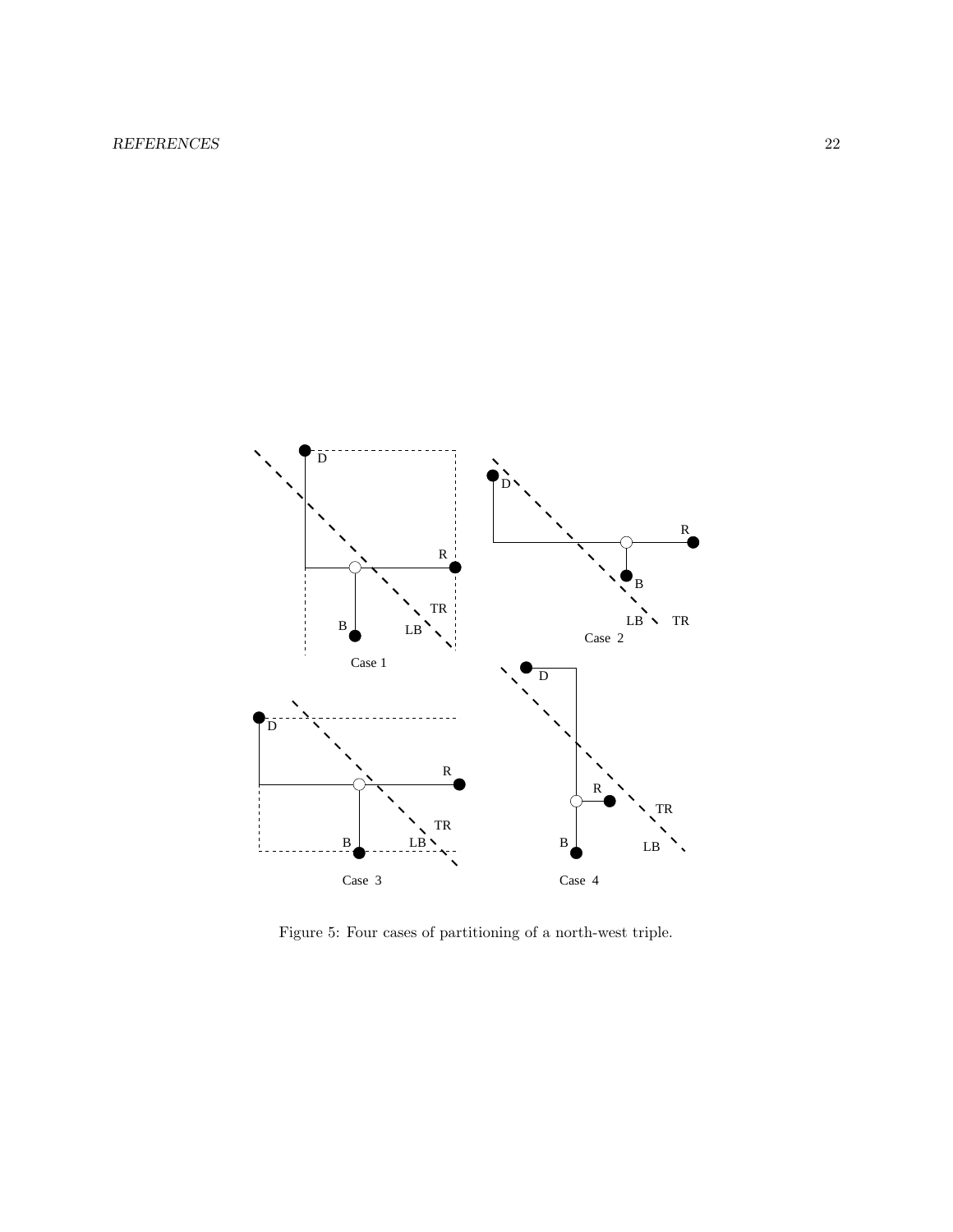

Figure 6: Case 1: (a) Finding the right terminal for each diagonal terminal, e.g., if  $D = 1$ , then  $R = 5$ , if  $D = 3$ , then  $R = 4$ , etc. (b) Finding highest terminals in the strips corresponding to consecutive terminals.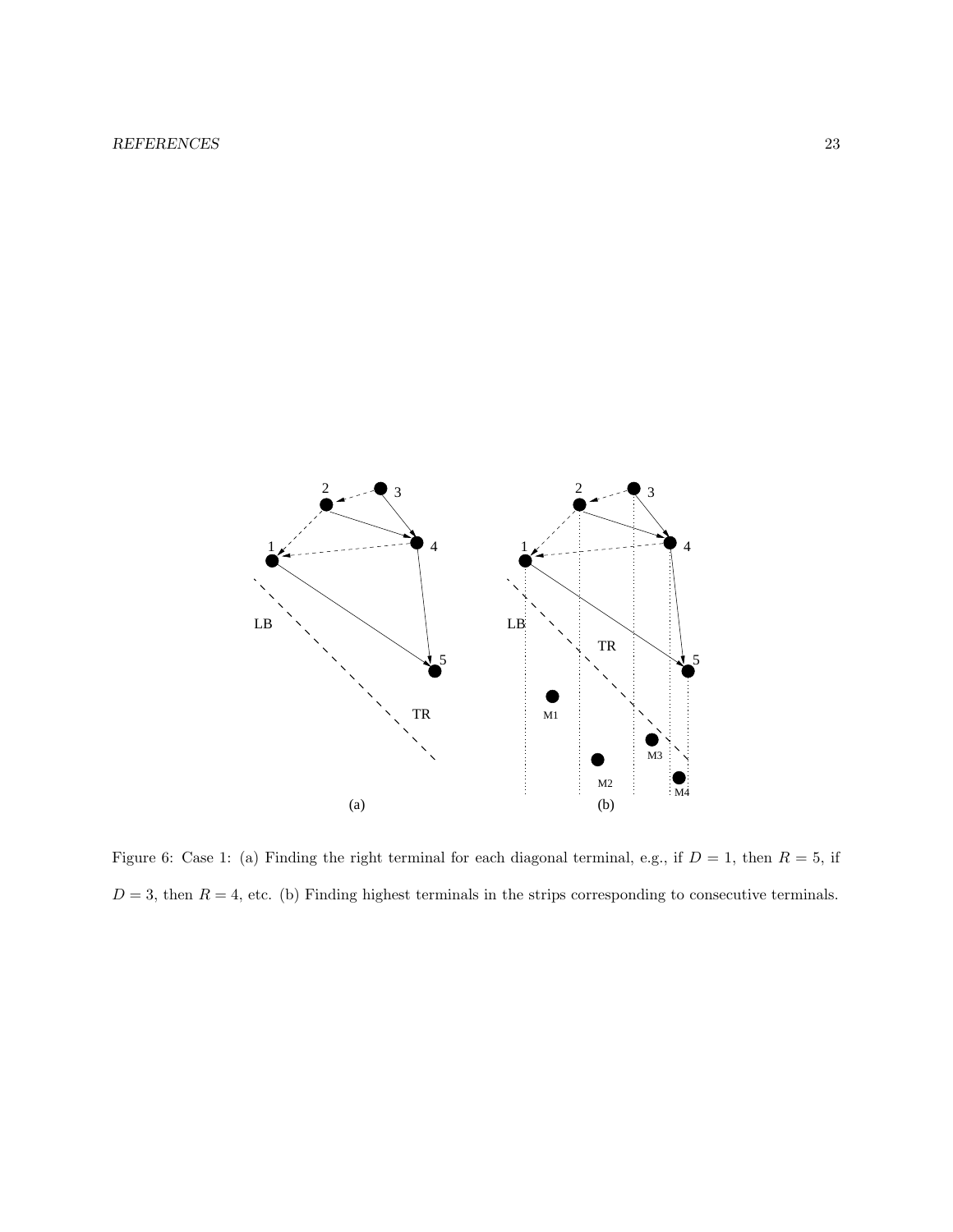```
Input: Weighted tree T = (V, E, cost) with V = \{1, 2, ..., n\}Output: Arrays parent(i) and edge(i), i = 1, ..., 2n - 11. Sort tree edges e_1, \ldots, e_{n-1} in ascending order of cost
2. Initialization:
        next \leftarrow nFor each i = 1, 2, ..., 2n - 1 do
              parent(i) \leftarrow NILedge(i) \leftarrow NIL3. For each edge e_i = (u, v), i = 1, ..., n - 1, do
        While u \neq v and parent(u) \neq NIL and parent(v) \neq NIL do
              u \leftarrow parent(u)v \leftarrow parent(v)If parent(u) = parent(v) = NIL, then
              next \leftarrow next + 1parent(u) \leftarrow parent(v) \leftarrow nextedge(u) \leftarrow edge(v) \leftarrow iIf parent(u) = NIL and parent(v) \neq NIL, then
              parent(u) \leftarrow parent(v)edge(u) \leftarrow iIf parent(u) \neq NIL and parent(v) = NIL, then
              parent(v) \leftarrow parent(u)edge(v) \leftarrow i4. Output the arrays parent(i) and edge(i)
```
Figure 7: The hierarchical greedy preprocessing algorithm.